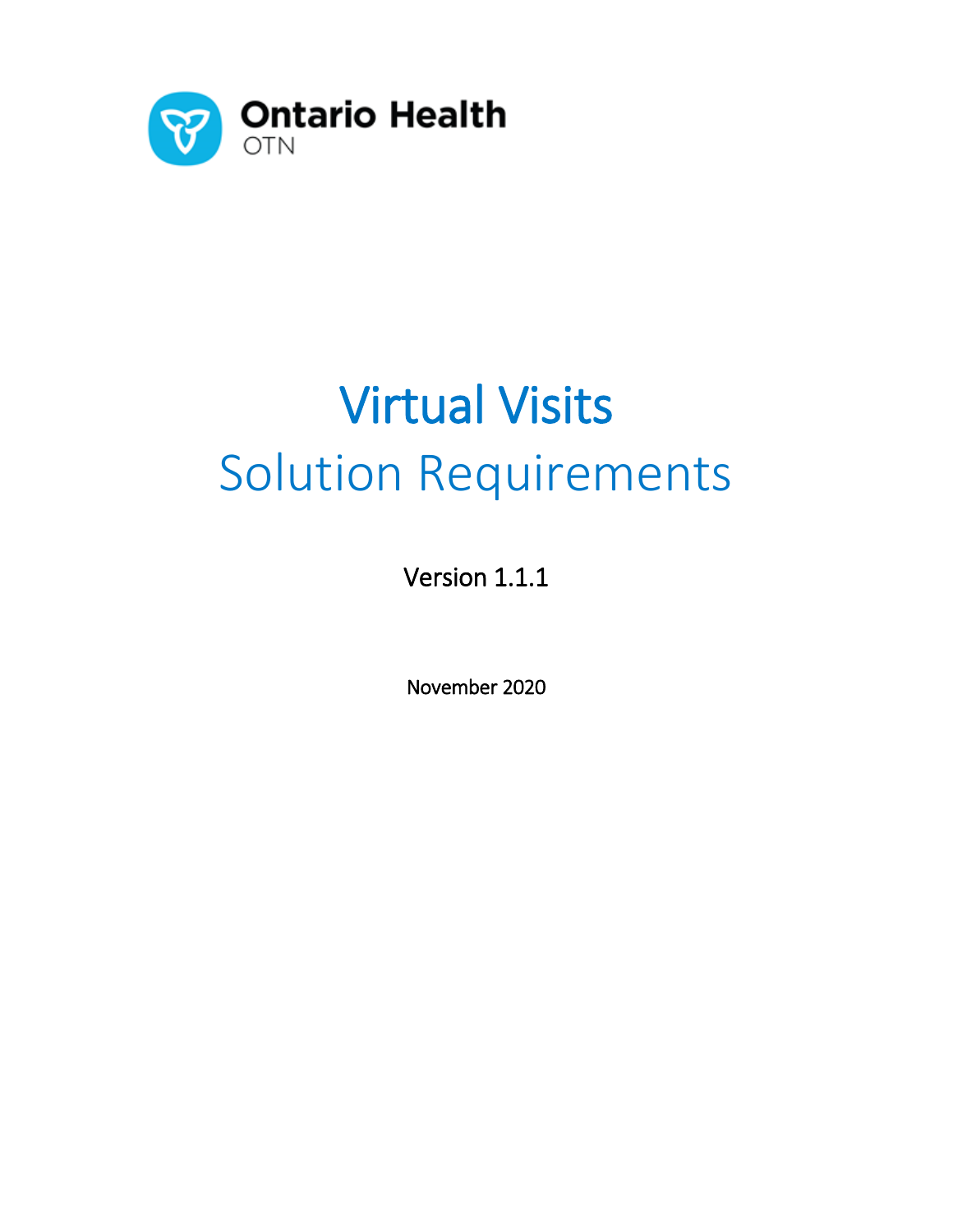# TABLE OF CONTENTS

- i. Acknowledgements
- ii. Disclaimer
- iii. Change Highlights In This Version

#### i. Introduction

- 1.1. Definitions
- 1.2. Key Audiences
- 1.3. Scope

#### 2. General Virtual Visit Requirements

- 2.1. General Solution Requirements
- 2.2. Privacy & Security

#### 3. Videoconferencing Visits

- 3.1. Video Visit Use Cases
- 3.2. Video Visits Solution Requirements
- 3.3. Hosted Video Visits Solution Requirements

#### 4. Secure Messaging Virtual Visits

- 4.1. Secure Messaging Use cases
- 4.2. Secure Messaging Solution Requirements

#### 5. Virtual Visits – Data Requirements

- 5.1. Mandatory Virtual Visit Data Elements
- 5.2. Recommended Virtual Visit Data Elements
- 5.3. Virtual Visit Data Elements for Audit

#### Appendix

- i. All Rights Reserved
- ii. Trademarks

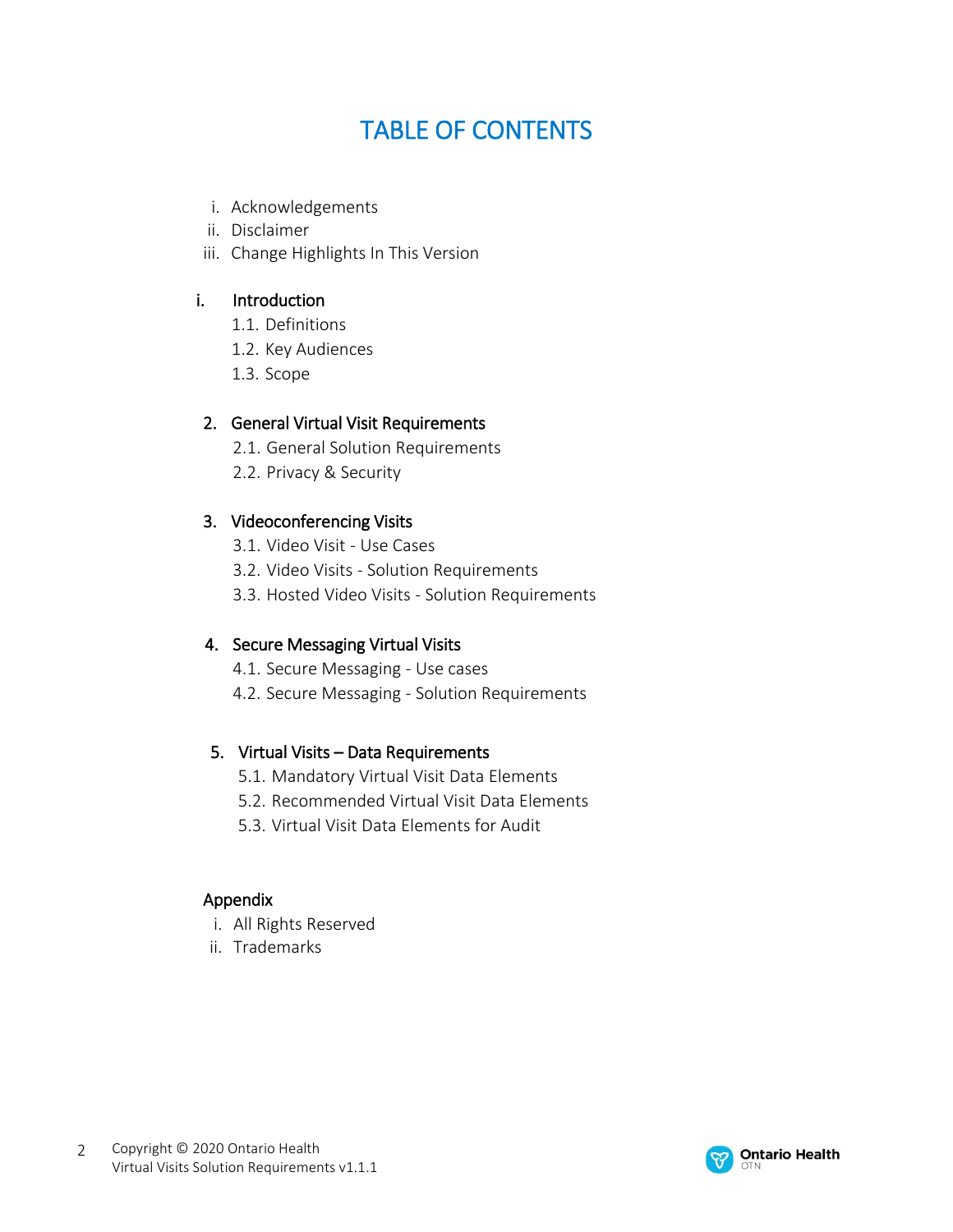# i. Acknowledgements

The requirements listed in this document are informed by several provincial initiatives, including *the eVisit Primary Care* and *Partner Video* pilots, and have been reviewed by many health care organizations and clinician leaders.

OTN would like to thank the following individuals and organizations for their extensive contributions to this document.

Dr. David Kaplan, Ontario Health Quality Dr. Duncan Rozario, Oakville Virtual Care Program Dr. Kevin Samson, East Wellington Family Health Team Dr. Marco Lo, Magenta Health Dr. Danielle Martin, Women's College Hospital Andriana Lukich, St. Joseph's Healthcare Hamilton Brendan Kwolek, Halton Healthcare Eva Serhal, Centre for Addiction and Mental Health Jonathan Tunstead, Centre for Addiction and Mental Health Keith Chung, Magenta Health Philippe Marleau, Montfort Hospital

Association of Family Health Teams of Ontario eHealth Centre of Excellence Ontario Health OntarioMD Ontario Medical Association Sunnybrook Hospital

## ii. Disclaimer

This document relates to, but is not specific to, the provincial services of Ontario Health or other provincial health organizations. The standard detailed in this document is a non-normalized standard and therefore errors, omissions and revisions may occur. This document is not intended to be, nor should it be deemed, legal advice. Ontario Health encourages legal counsel be engaged as required.

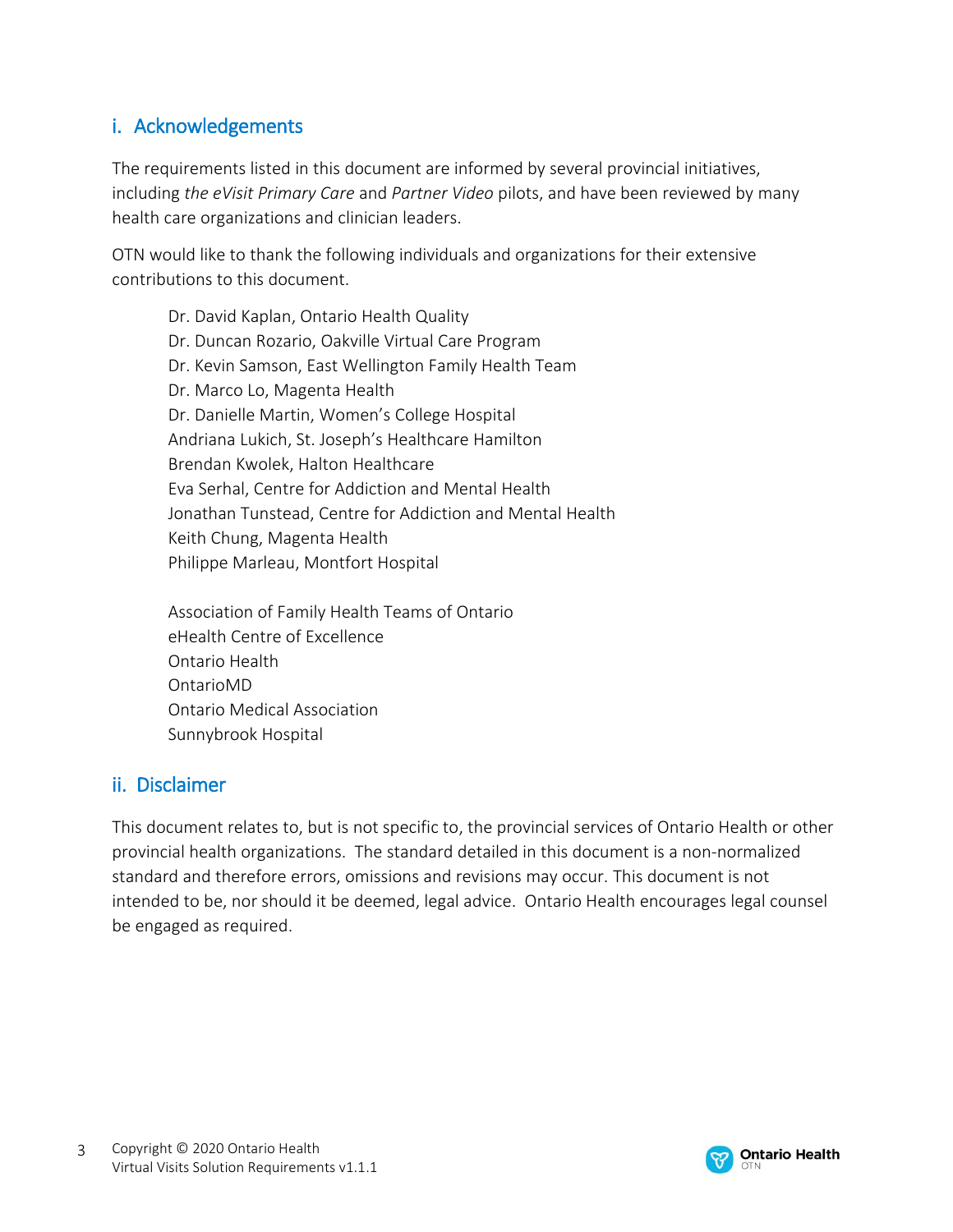# iii. Change Highlights

For traceability, the following significant changes were made:

In version 1.1.1:

• It is expected that these requirements will be leveraged by the Ontario Virtual Care Program and other ministry programs. (Further information on this, including provider eligibility requirements, will be released by the ministry in coming weeks.)

In version 1.1:

- Document has been amended to reflect OTN joining Ontario Health
- Section 1 (Introduction) has been amended to include information about Ontario Health's Virtual Visit Verification Program
- Requirement 2.1.9 has been added to reflect AODA Level AA compliance
- Requirement 2.1.7 about notifications of virtual visit availability is now applicable to both video and secure messaging solutions
- Requirement 4.2.8 was moved to the general section
- English and French language support was added a recommended requirement in the general section
- General privacy program requirements (2.3.1, 2.3.2 and 2.3.3) have been added
- Audit requirement 2.3.4 and 2.3.5 has been amended with new logging requirements
- Requirement 2.3.6 has been amended to reflect recommended cryptographic standards
- Requirements 2.3.7 and 2.3.8 have been amended to include specific PIA and TRA requirements for the verification process
- Requirements 2.3.9 and 2.3.10 have been added for vulnerability assessment scans and penetration testing
- Requirement 2.3.13 has been added to include support for data retention
- Requirements 2.3.14 and 2.3.15 for data residency have been amended
- Video requirement 3.2.3 has been amended to clarify that video solutions must support immediate initiation of video visits
- Video requirement 3.2.7 has been amended to clarify video event management functionality
- Video requirement 3.2.8 has been amended to include additional security controls for guest user access
- Section 5 (Data Requirements) has been amended

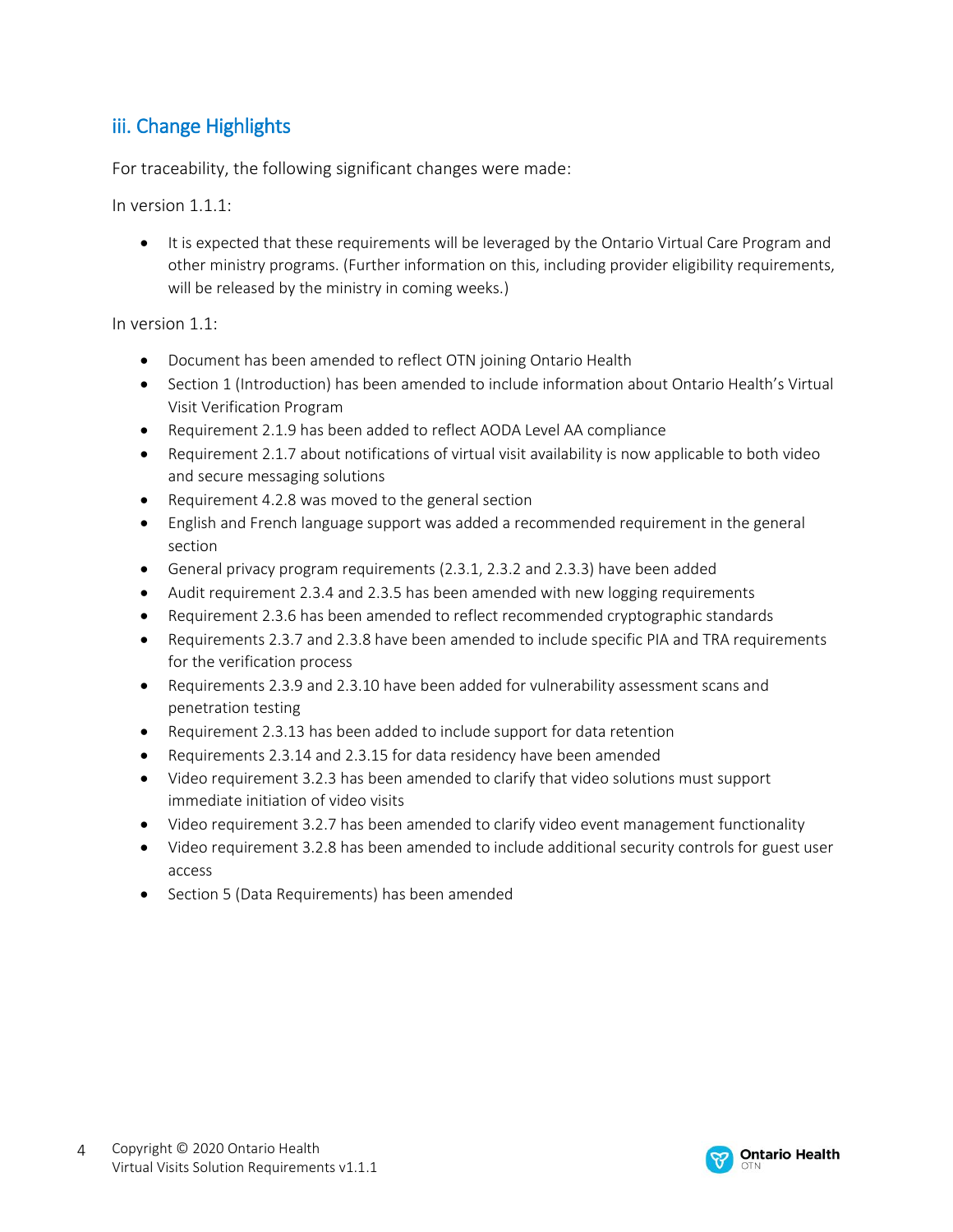# 1. INTRODUCTION

This document describes general functional and non-functional requirements for digital solutions used by health care organizations and clinicians to support virtual clinical encounters ("virtual visits") with patients.

This document addresses two types of virtual visit solutions:

- Videoconferencing
- Secure Messaging

This document outlines a framework and mandatory requirements that virtual visits solutions must demonstrate as part of the Ontario Health Virtual Visits Verification process. The purpose of the Verification process is to help health service providers select solutions that are designed to support safe, privacy and security enhanced virtual visits with patients and advance interoperable health information exchange.

A list of solutions that have successfully completed the process and attested to meeting the provincial standard will be published by Ontario Health online to guide health care organizations in selecting and procuring verified virtual care solutions.

It is expected that the Virtual Visits Verification process will be leveraged by the Ontario Virtual Care Program *(provider eligibility requirements will be applicable)* and other ministry programs. Please monitor the Ontario Virtual Care Program billing manual and virtual care INFOBulletins for up-to-date information about which virtual care services are eligible for reimbursement and any associated technology requirements.

The provincial standards will continue to evolve as virtual visit solutions mature. Both vendors and health service providers will be advised of future updates to the solution requirements.

The Verification process is also intended to demonstrate that solutions align with the direction and expectations in the Digital Health Information Exchange (DHIEX) policy for Ontario. Ontario Health will provide additional information in the future as the work on digital health information exchange progresses.

This document has also been prepared to provide guidance to health care organizations, including Ontario Health Teams, who are interested in procuring a virtual visit solution other than OTN video solutions.<sup>1</sup> Health care organizations and clinicians may have unique obligations



<sup>1</sup> The Provincial Digital Health Services Catalogue is published within the Ministry of Health's Digital Health Playbook. Please see:

http://health.gov.on.ca/en/pro/programs/connectedcare/oht/docs/dig\_health\_playbook\_en.pdf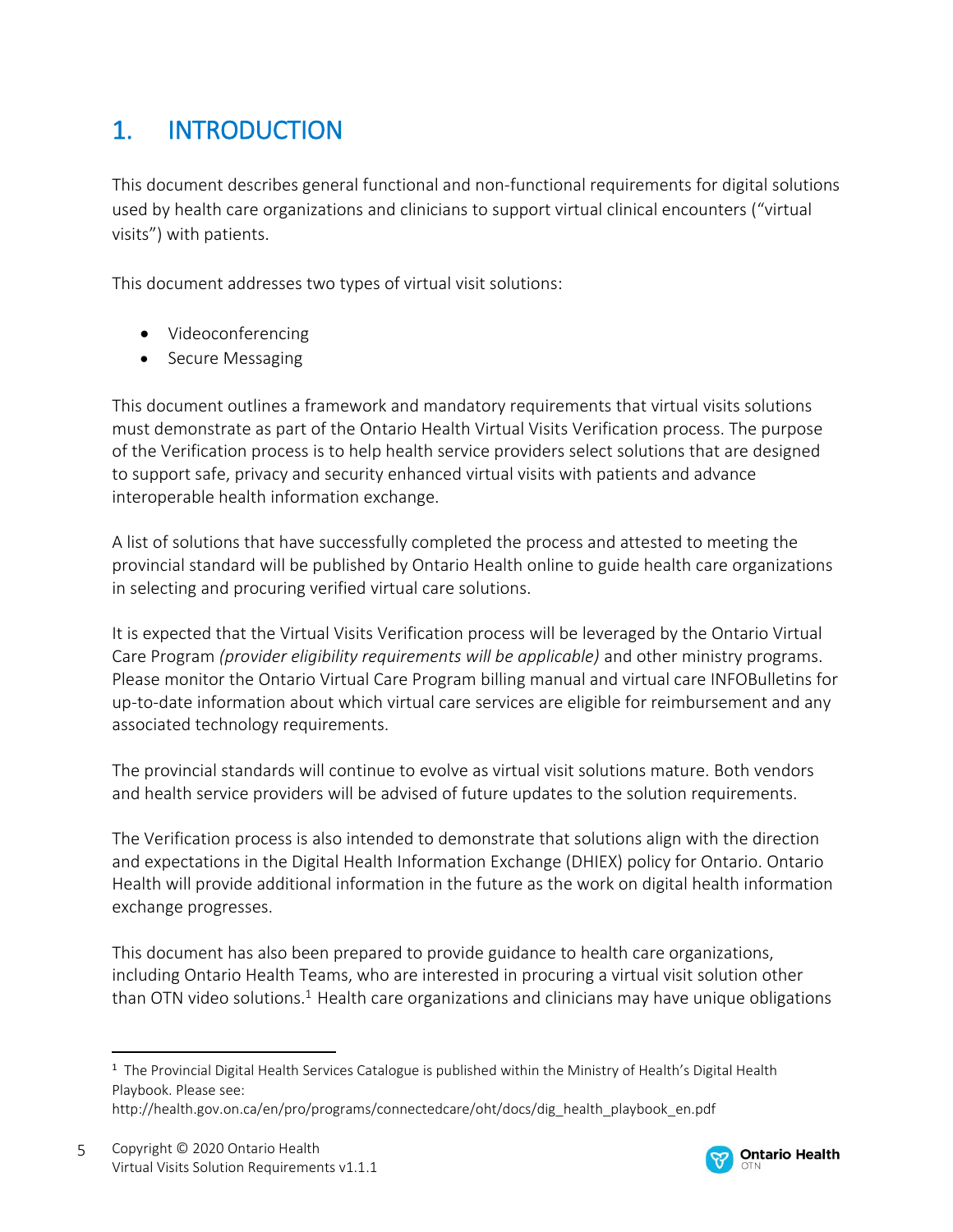not included in this framework and as such should consult with their respective privacy and/or legal office or counsel as they assess their readiness to deploy or use a virtual visit solution.

This document references several external sources, including the Ministry of Health's *Digital Health Policy Guidance Document<sup>2</sup>* , College of Physician and Surgeons of Ontario's published policies on telemedicine<sup>3</sup>, medical record-keeping<sup>4</sup>, Ontario Hospital Association guidance<sup>5</sup>, and the Hospital Act<sup>6</sup>.

A companion document - *Adopting and Integrating Virtual Visits into Care: Draft Clinical Guidance* – is also available which provides additional guidance to health care providers.

# 1.1 Definitions

The purpose of this section is to provide a standard definition of virtual visits and related concepts.

#### *Virtual Visits*

 $\overline{a}$ 

For purposes of this standard, a virtual visit is defined as a digital interaction where one or more clinicians, including physicians, nurses or allied health, provide health care services to a patient or their caregiver.

Several virtual visit pilots across Ontario have demonstrated how virtual visits can improve clinical outcomes and improve patient satisfaction and convenience<sup>7</sup>.

A virtual visit can be supported using one or more modalities, including videoconferencing and secure messaging, and may involve one or more digital transactions.

This is demonstrated in the following three use cases:

1) A specialist performs a post-surgical follow-up assessment of a patient during a video visit previously scheduled by phone. The specialist asks the patient questions about their



<sup>2</sup> Please see: [http://health.gov.on.ca/en/pro/programs/connectedcare/oht/docs/dig\\_health\\_playbook\\_en.pdf](http://health.gov.on.ca/en/pro/programs/connectedcare/oht/docs/dig_health_playbook_en.pdf) (August 2019)

<sup>3</sup> <https://www.cpso.on.ca/Physicians/Policies-Guidance/Policies/Telemedicine>

<sup>4</sup> <https://www.cpso.on.ca/Physicians/Policies-Guidance/Policies/Medical-Records>

<sup>5</sup>[https://www.oha.com/Legislative%20and%20Legal%20Issues%20Documents1/Understanding%20Your%20Legal%2](https://www.oha.com/Legislative%20and%20Legal%20Issues%20Documents1/Understanding%20Your%20Legal%20Accountabilities%20-%20A%20Guide%20for%20Ontario%20Hospitals%20-%202020%20FINAL.pdf) [0Accountabilities%20-%20A%20Guide%20for%20Ontario%20Hospitals%20-%202020%20FINAL.pdf](https://www.oha.com/Legislative%20and%20Legal%20Issues%20Documents1/Understanding%20Your%20Legal%20Accountabilities%20-%20A%20Guide%20for%20Ontario%20Hospitals%20-%202020%20FINAL.pdf) <sup>6</sup> <https://www.ontario.ca/laws/regulation/900965>

<sup>&</sup>lt;sup>7</sup> The Home Video Visit pilot (ended November 2019) evaluated direct-to-patient video visits. The eVisit Primary [Care pilot](https://otn.ca/evisit-primary-care/) (also known as Enhanced Access to Primary Care) evaluated patient-initiated virtual visits by videoconferencing, secure messaging or audio calls in primary care. eVisit Primary Care pilot evaluation results are available on OTN's website.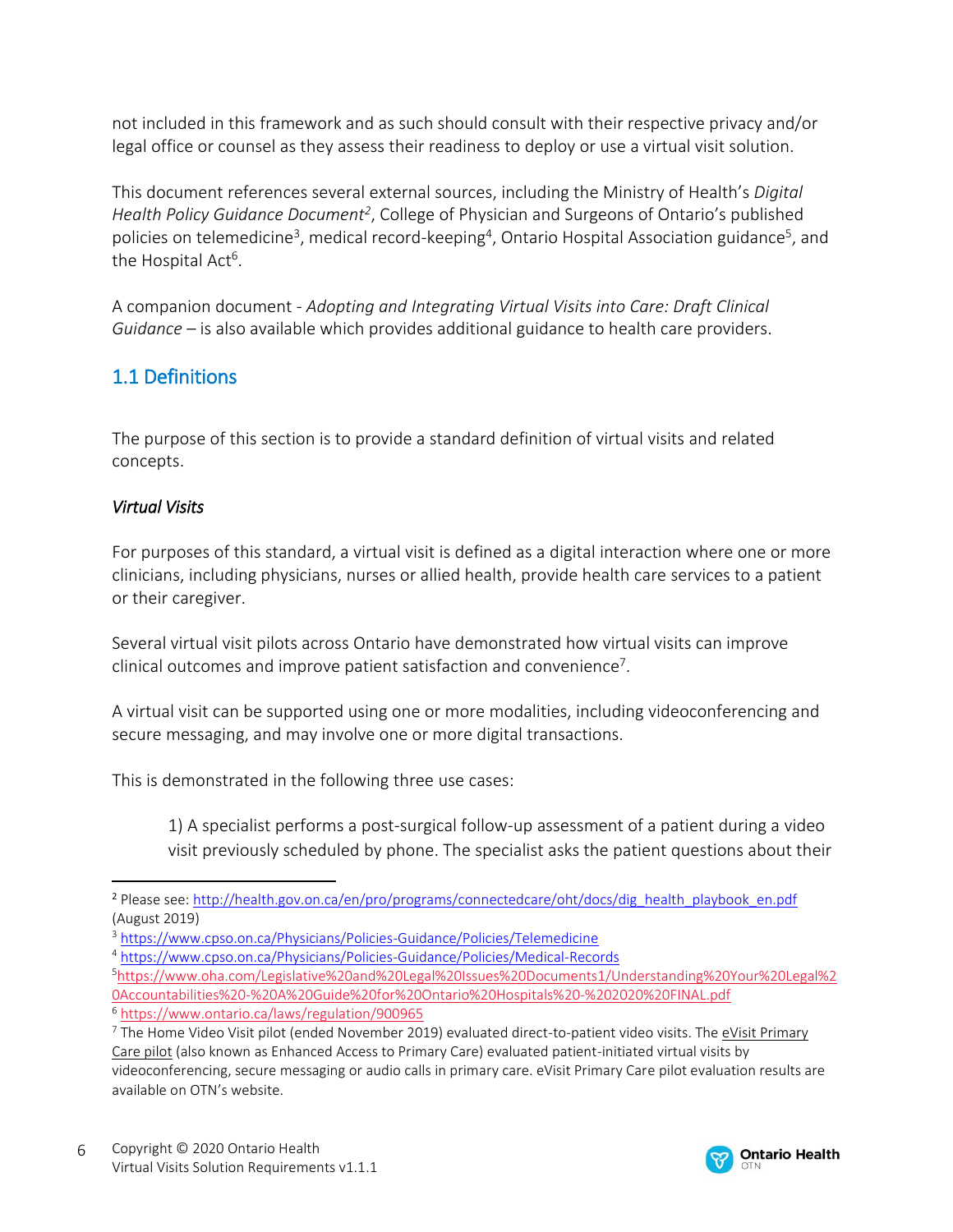recovery and visually inspects the surgical site for signs of infection. The specialist documents the visit in a Hospital Information System and a claim is generated for the visit.

2) A patient logs into an EMR-integrated patient portal and sends a secure message concerning a new rash to their primary care physician and includes an attached image of the affected area. The primary care provider reviews the message and image and provides advice in a written response. The following day, the patient sends a follow-up question, which the physician answers before closing the visit. The full secure messaging thread and image attachment(s) are automatically saved in the patient's medical record. The physician marks the visit as "billable," which initiates a claim for the visit.

3) A patient uses an online booking solution to schedule a routine video visit with a Registered Nurse as part of a remote monitoring program for Chronic Obstructive Pulmonary Disorder (COPD). During the video visit, the nurse reviews a summary of the biometric data recorded over the previous 30 days and has a discussion about COPD management strategies with the patient. Using a secure file transfer service, the nurse sends a COPD brochure to the patient. When the visit ends, the nurse documents the visit.

#### *What is not a virtual visit?*

- Use of an online appointment scheduling or patient documentation solution
- Manual or digital reviews or triage of patient requests
- Posting lab test results and other patient records on a patient portal
- Responses to administrative questions or clinical requests that require an in-person assessment
- Missed, cancelled or abandoned video visits before health care services are provided
- $\bullet$  Digital interactions between two clinicians concerning a mutual patient<sup>8</sup>
- Collection of biometric data by a remote monitoring device

## *Virtual Visit Solutions*

 $\overline{a}$ 

A virtual visit solution refers to one or more digital tools that support virtual visit services.

Some Point of Service systems, such as certified Electronic Medical Records or Hospital Information Systems, support virtual visit services through embedded videoconferencing or



<sup>&</sup>lt;sup>8</sup> This includes eReferrals, eConsults and case conferencing encounters. However, case conferencing encounters can be supported by videoconferencing solutions that meet the requirements outlined in this document.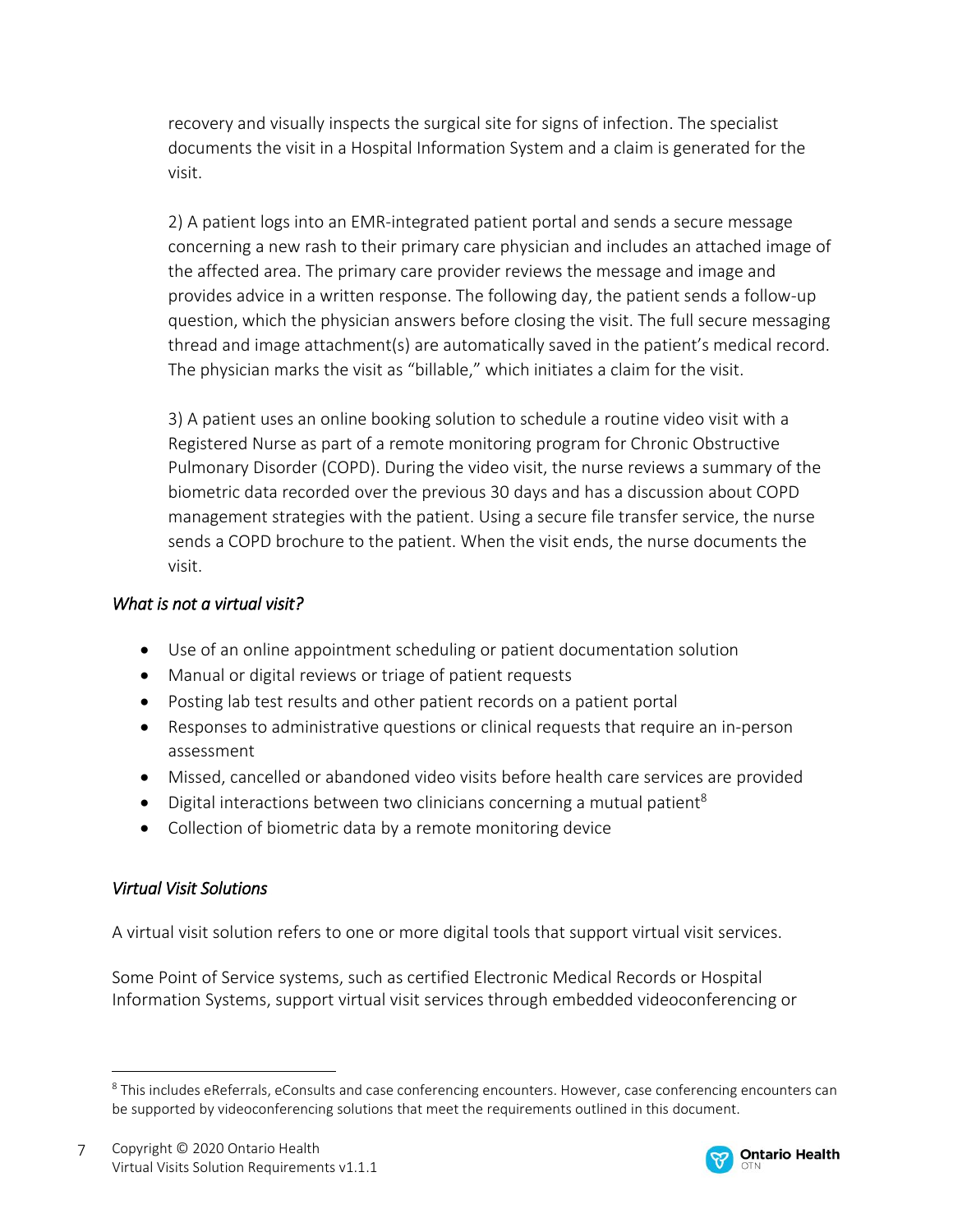messaging solutions that rely on the Point of Service system's scheduling, patient portal or application, clinical documentation and claims processing capabilities.

Other stand-alone virtual visit solutions are intended to interoperate with Point of Service systems. These solutions may have their own independent scheduling, patient applications, documentation and claims processing services.

In Ontario, the benefits of interoperable solutions have been well-established in provincial digital and virtual care initiatives<sup>9</sup>. To support the efficient delivery of high-quality care, this document outlines requirements in alignment with the Ministry of Health's Digital Health Information Exchange (DHIEX) Policy.

While this document is limited to virtual visit solutions, health care organizations and clinicians are encouraged to consider solutions that can support clinical services beyond virtual visits. For example, a secure messaging service can support both virtual visits (patient encounters) and provider-to-provider collaboration.

# 1.2 Key Audiences

Key audiences for this document include:

- Ontario Health Teams
- Health care organizations
- Physicians and other healthcare providers
- Virtual Visits (videoconferencing and secure messaging) solution providers
- Point of Service application providers (e.g. EMRs, HIS vendors)

# 1.3 Scope

 $\overline{a}$ 

This document outlines requirements for digital solutions that support virtual visit services, through videoconferencing, secure messaging or a combination of modalities.

It is applicable to virtual visit solutions that support virtual visit services delivered by primary care, specialist, hospital and community service providers.

The document is divided into different sections:

- **Section 2 outlines general requirements that apply to** *all* **virtual visit solutions**
- **Section 3 outlines requirements** *specific* to videoconferencing solutions
- Section 4 outlines requirements *specific* to secure messaging solutions



<sup>9</sup> For example, the eVisit Primary Care pilot evaluation found secure, EMR-integrated platform with an asynchronous messaging feature is critical for success in uptake and spread of virtual care.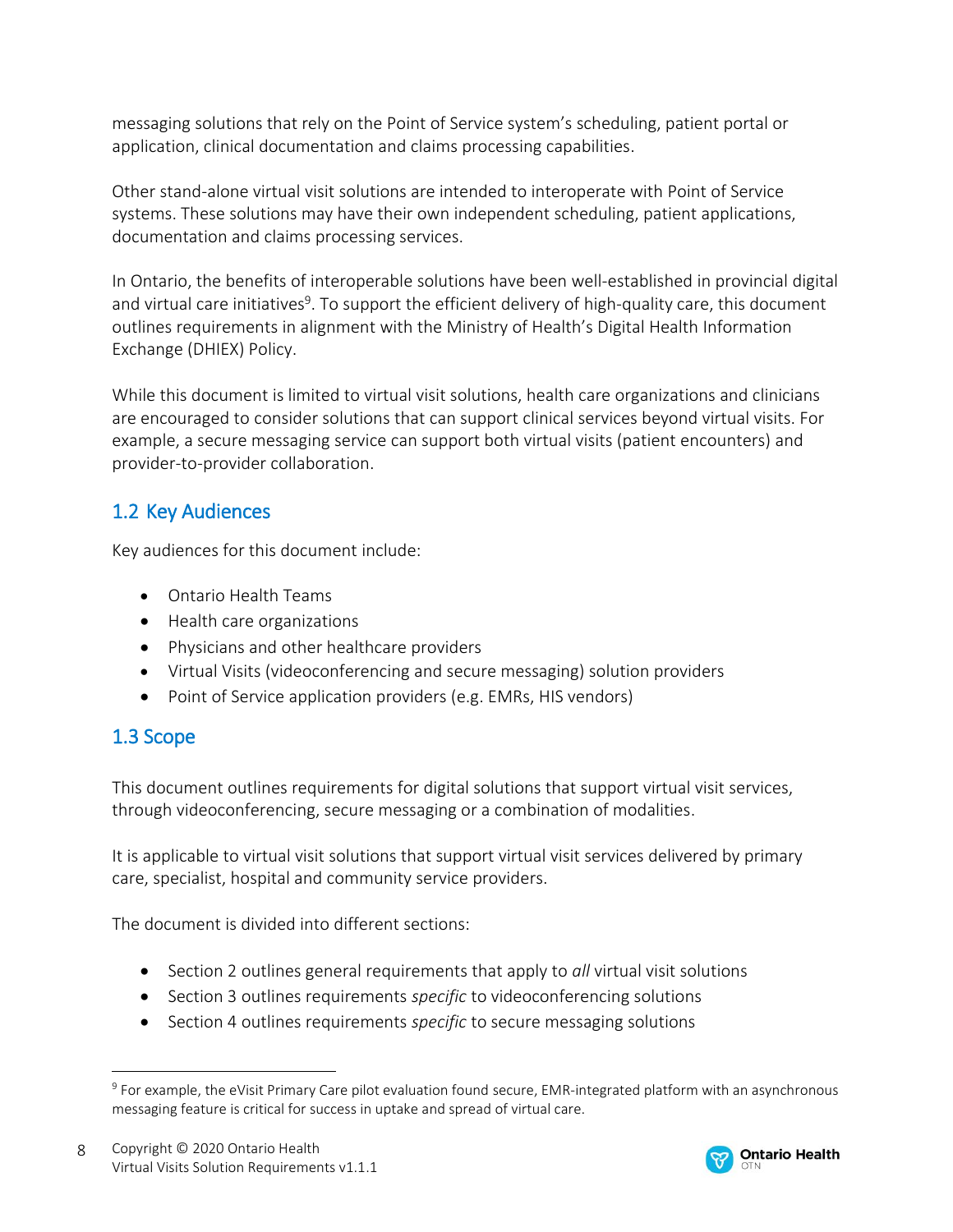Section 5 outlines data requirements for *all* virtual visit solutions

Requirements may refer to one of the following users:

- Patient / caregiver users
- Clinical users (e.g. physicians, nurses, allied health professionals, administrator, triage administrator, consultant)
- Organizational users (e.g. Administrative staff)

#### All requirements are either mandatory "M" or recommended "R".

#### *Out of Scope*

This document does not address the use of videoconferencing or secure messaging solutions for any of the following activities:

- Administrative activities
- Educational services
- Provider to provider communication
- Provincial eServices (eConsult or eReferral)

This document does not define requirements for telephone (audio-only) visits. However, virtual visit solutions offering voice over IP (VoIP) audio visits should comply with Section 2.0 (general virtual visit requirements).

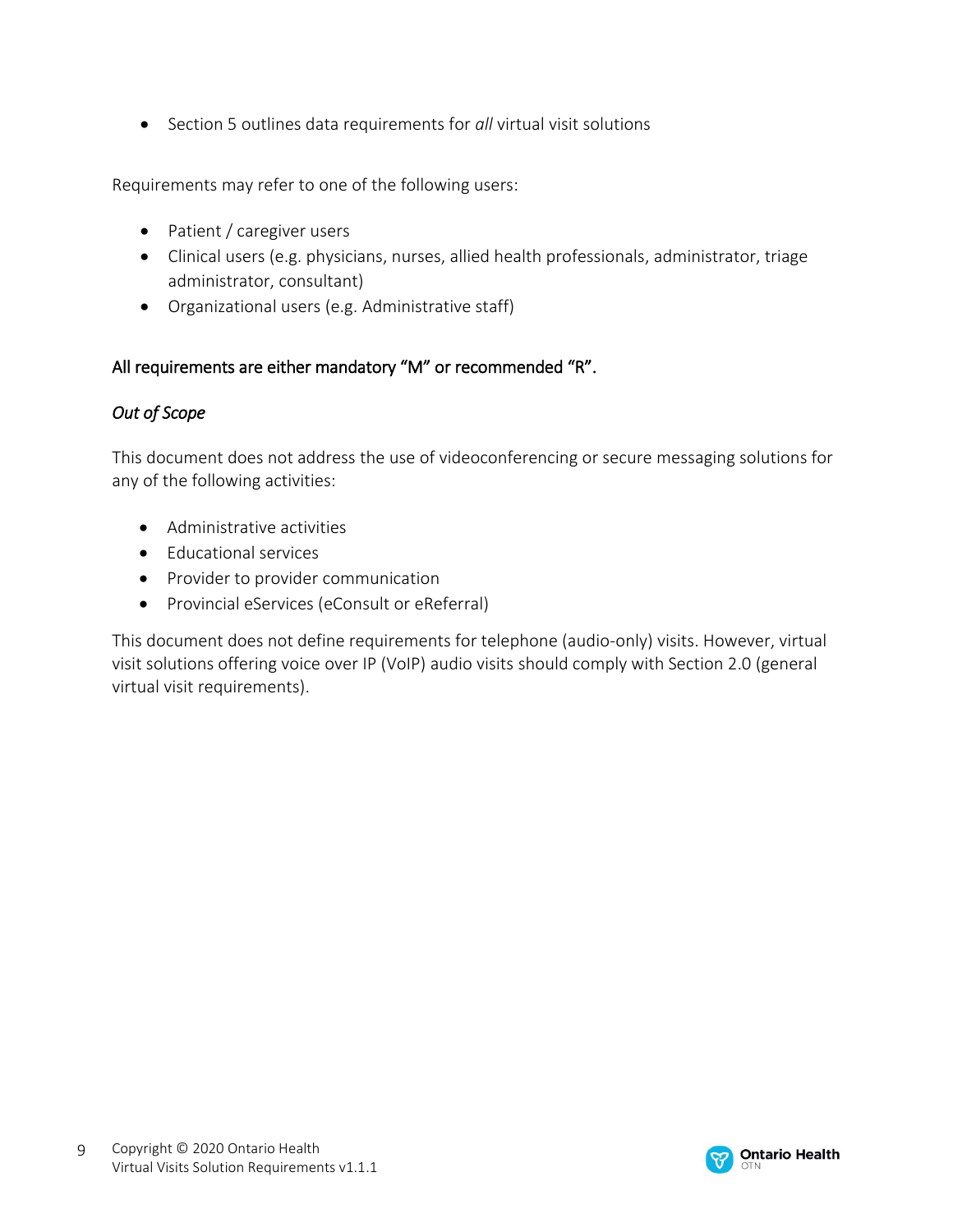# 2.0 GENERAL VIRTUAL VISIT REQUIREMENTS

This section outlines general solution, patient safety, privacy and security requirements that apply to all virtual visit solutions.

When selecting a virtual visit solution, health care organizations and clinicians should consider several factors including clinical suitability, workflow, patient preferences, in addition to relevant professional, regulatory and industry standards.

Professional standards<sup>10</sup> that should be considered when selecting a virtual visit solution and delivering virtual care include the ability for healthcare organizations and clinicians to:

- Identify patients accurately
- $\bullet$  Manage a patient's informed consent to receive care virtually<sup>11</sup>
- Ensure patient information obtained virtually is sufficiently reliable and high quality
- Protect patient privacy and confidentiality
- Document virtual visit information in a medical, hospital or clinical record
- Ensure virtual visit information is readily available and accessible for patient care, quality assessments, investigations and billing reviews

Health care organizations and clinicians should consider patient needs when selecting a solution. Key considerations include educating patients about the service and solution they are using, enabling caregivers and other care team members to support or join the visit, and ensuring technical support services are available and easily accessible in the event a visit is interrupted.

Vendors should ensure virtual visit solutions and services are designed to enable healthcare organizations and clinicians to meet their relevant professional, regulatory and industry standards and obligations and designed to enable patients to receive safe, privacy and security enhanced virtual care and to access their health information.

An important part of the province's vision for virtual care is the meaningful integration of standalone solutions into providers' existing PoS systems. The minimum interoperability requirements stated below align with initiatives underway to improve Ontario's digital health infrastructure<sup>12</sup>. Virtual visit solutions that demonstrate more mature levels of integration with PoS systems offer significant provider workflow benefits and support high-quality delivery of virtual care.



<sup>&</sup>lt;sup>10</sup> See, for example, the CPSO's Telemedicine Policy[. https://www.cpso.on.ca/Physicians/Policies-](https://www.cpso.on.ca/Physicians/Policies-Guidance/Policies/Telemedicine)[Guidance/Policies/Telemedicine](https://www.cpso.on.ca/Physicians/Policies-Guidance/Policies/Telemedicine) (November 2019)

<sup>&</sup>lt;sup>11</sup> For example, the Canadian Medical Protective Association's has advised physicians to document a patient's informed consent for using videoconferencing to discuss sensitive patient health information. See: "Videoconferencing Consultations: When is it the right choice?" (October 2015). [https://www.cmpa](https://www.cmpa-acpm.ca/en/advice-publications/browse-articles/2015/videoconferencing-consultation-when-is-it-the-right-choice)[acpm.ca/en/advice-publications/browse-articles/2015/videoconferencing-consultation-when-is-it-the-right-choice](https://www.cmpa-acpm.ca/en/advice-publications/browse-articles/2015/videoconferencing-consultation-when-is-it-the-right-choice)

<sup>&</sup>lt;sup>12</sup> Please see the Ministry of Health's Digital Health Information Exchange Policy (August 2019) for more information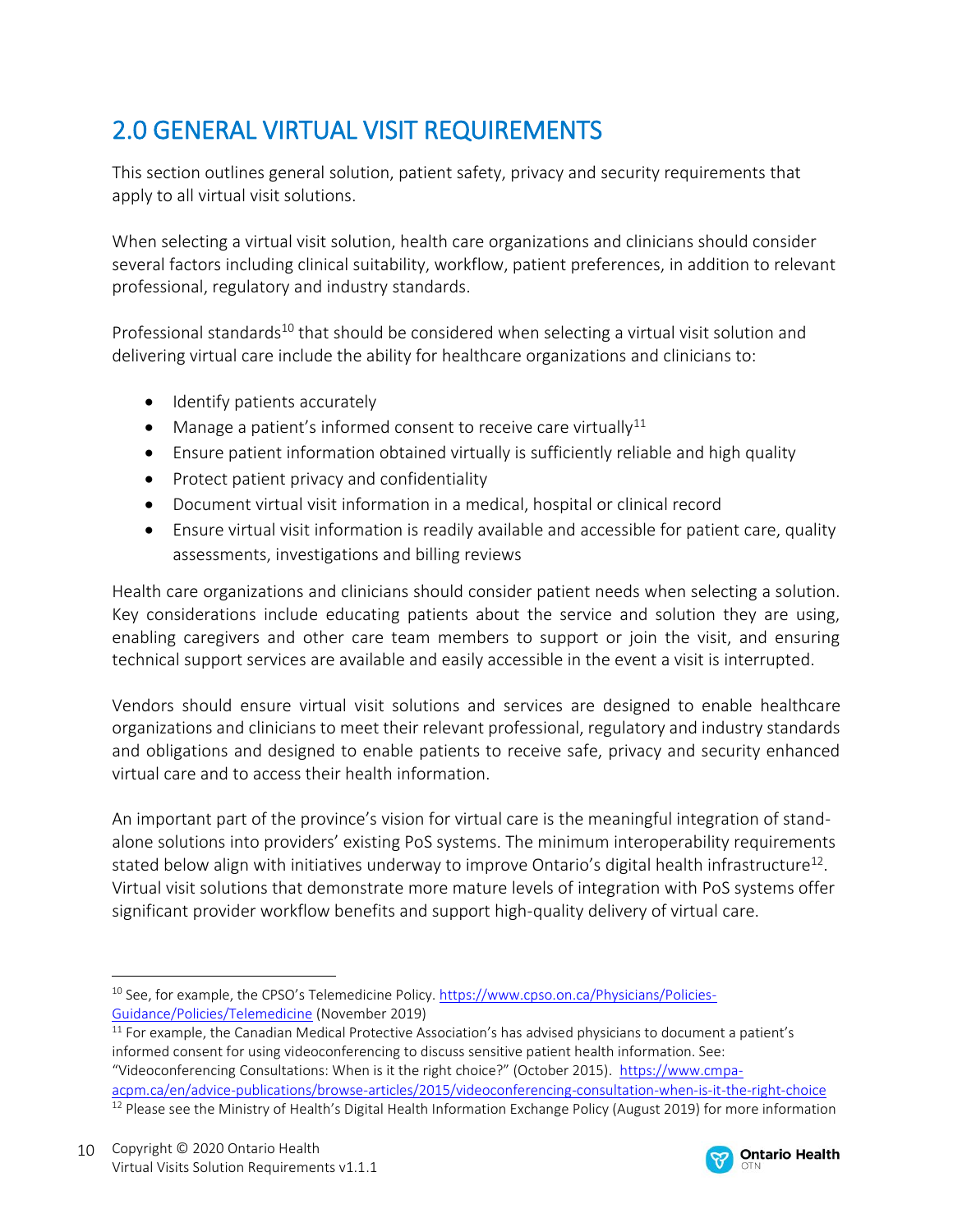Health care organizations and clinicians should also consider whether solutions can support an appropriate level of patient and provider identity verification. Over time, approved solutions are expected to integrate with any future provincial identity services, such as a patient digital identity authentication and authorization (IAA) service.

# 2.1 General Solution Requirements

*Priorities: (M)andatory; (R)ecommended*

| #     | Requirement                                                                              | Priority | <b>Notes</b>                                                                                                                                                                                                                                                                                                                                                                                                              |
|-------|------------------------------------------------------------------------------------------|----------|---------------------------------------------------------------------------------------------------------------------------------------------------------------------------------------------------------------------------------------------------------------------------------------------------------------------------------------------------------------------------------------------------------------------------|
| 2.1.1 | Provide patients and their caregivers<br>with secure access to virtual visit<br>services | M        | Patients and caregivers should<br>be registered users of a virtual<br>visit service. Solutions should<br>enable other clinical users to<br>participate in virtual visits.<br>Please see 3.2.8, 3.2.9 and 4.2.2<br>for related requirements<br>specification<br>The registration process should<br>include processes for identity<br>proofing and patient<br>authentication.                                               |
| 2.1.2 | Allow clinical users to end a virtual<br>visit                                           | M        | Clinical users determine when a<br>virtual visit is complete.<br>Solutions must not default to<br>ending a video or secure<br>messaging visit based on elapsed<br>time or number of transactions.<br>Patients and/or caregivers must<br>also be allowed to end a virtual<br>visit; however, it will not be<br>formally documented as a<br>completed visit in the virtual<br>care solution unless the provider<br>does so. |

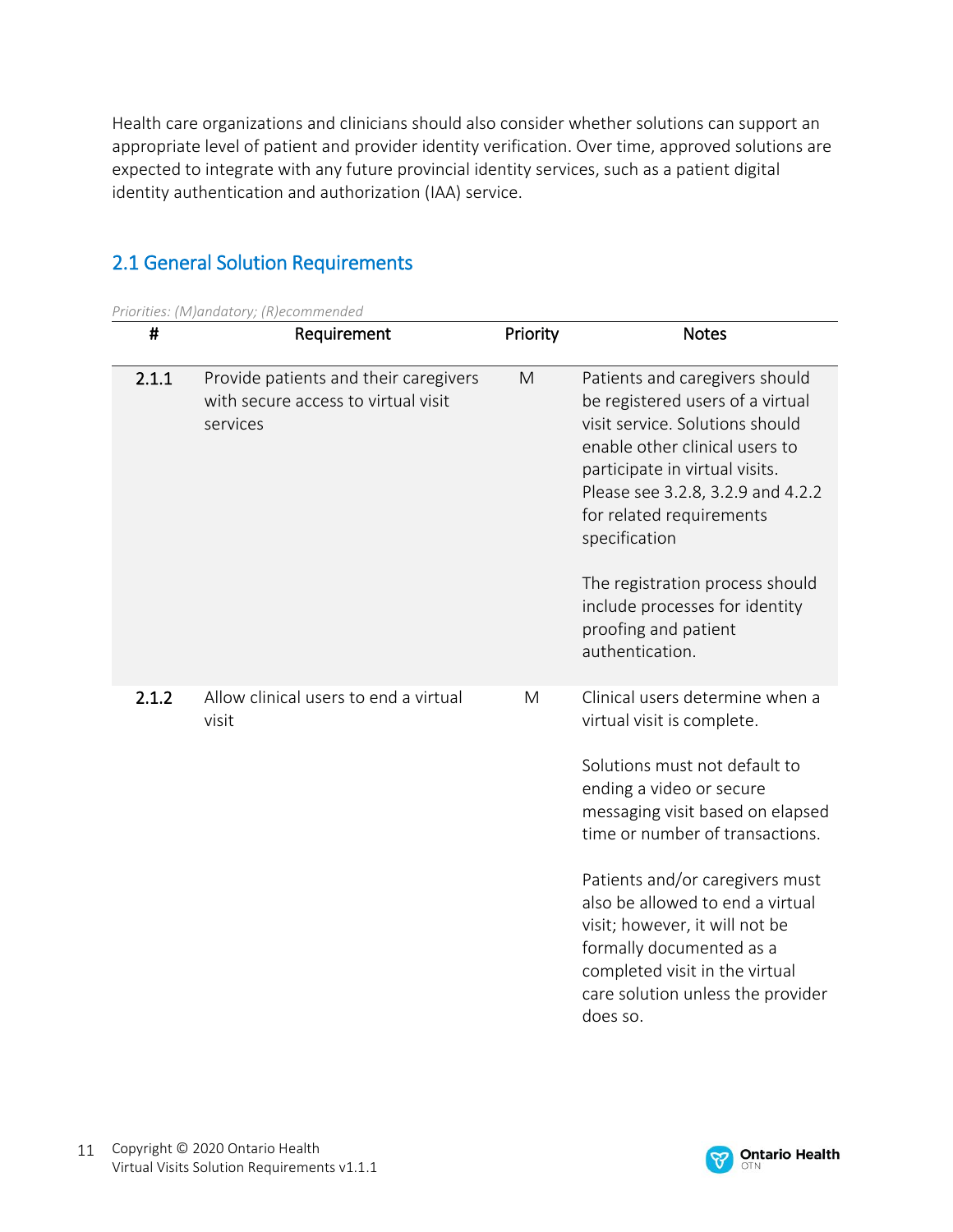| $\pmb{\sharp}$ | Requirement                                                                                               | Priority | <b>Notes</b>                                                                                                                                                                                                                                                                                                |
|----------------|-----------------------------------------------------------------------------------------------------------|----------|-------------------------------------------------------------------------------------------------------------------------------------------------------------------------------------------------------------------------------------------------------------------------------------------------------------|
| 2.1.3          | Capture information about a virtual<br>visit to meet clinical, record keeping<br>or reporting obligations | M        | Solutions must record any<br>information that is relevant for<br>clinical documentation and<br>record keeping purposes, as<br>detailed in Sections 5.1 and 5.2.                                                                                                                                             |
|                |                                                                                                           |          | At a minimum, solutions will<br>capture:<br>Event summary (e.g.<br>event ID, start and end<br>date and time);<br>Any messages, files or<br>images that were<br>exchanged during the<br>patient encounter; and<br>Any clinical<br>documentation or notes<br>Solutions must record sufficient                 |
|                |                                                                                                           |          | information to associate the<br>virtual visit information with a<br>specific patient record.                                                                                                                                                                                                                |
| 2.1.4          | Enable the electronic transfer of<br>virtual visit information to a medical<br>or hospital record         | M        | Virtual visit information (as<br>defined in 2.1.3) must be<br>transferable to a medical record<br>or hospital record for clinical<br>documentation and audit<br>purposes.<br>Solutions may also allow clinical<br>users to select clinically relevant<br>chat messages, files<br>attachments or images that |
|                |                                                                                                           |          | should be transferred to the<br>patient's medical or hospital<br>record.<br>A minimal event log must be<br>retained which describes the<br>event, event participants,                                                                                                                                       |

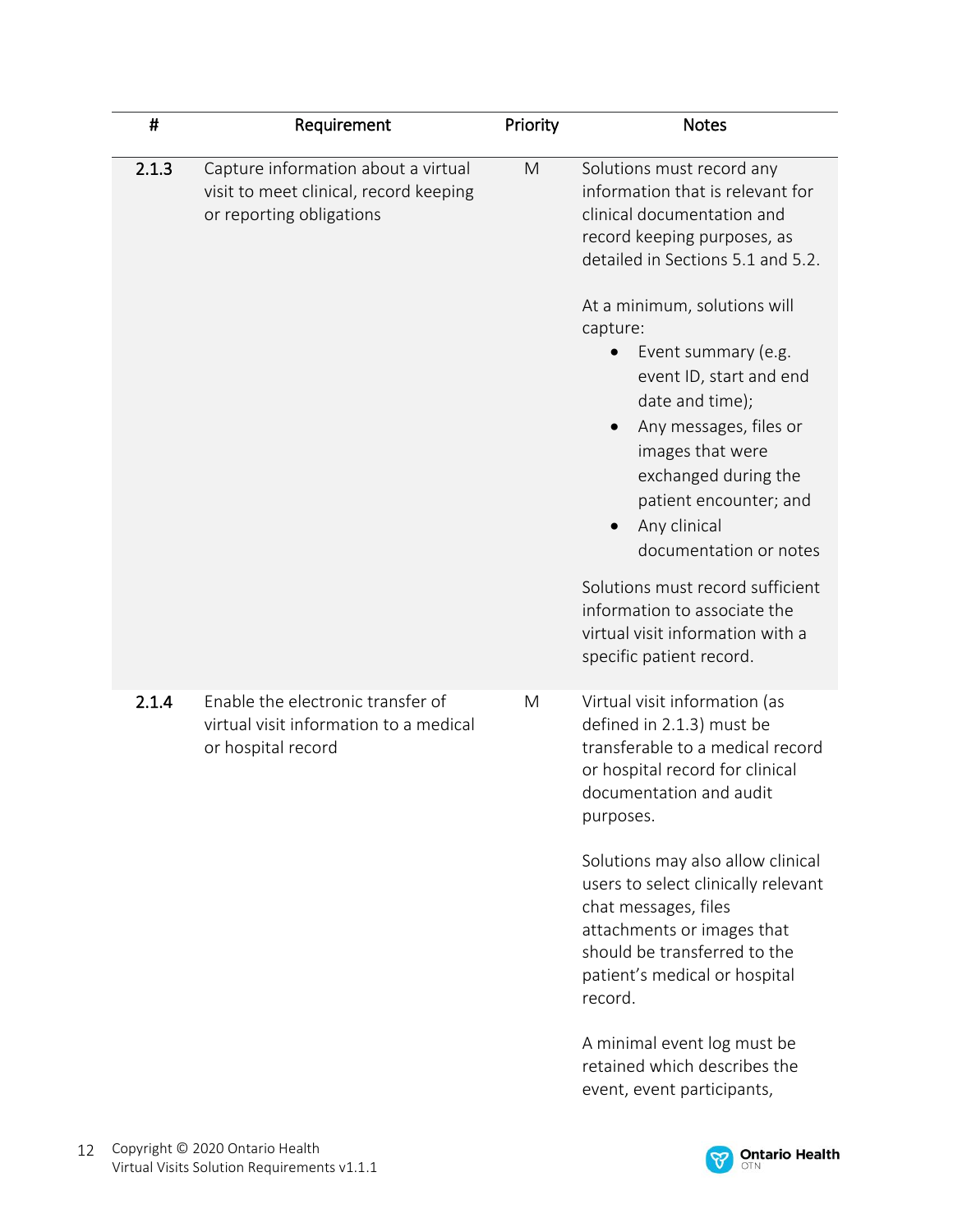| #     | Requirement                                                                | Priority | <b>Notes</b>                                                                                                                                                                                                                                     |
|-------|----------------------------------------------------------------------------|----------|--------------------------------------------------------------------------------------------------------------------------------------------------------------------------------------------------------------------------------------------------|
|       |                                                                            |          | timestamp and if any data was<br>deleted as a result of a data<br>exchange.                                                                                                                                                                      |
| 2.1.5 | Make technical support services<br>available to clinical users             | M        | Vendors offering virtual visit<br>services must provide<br>reasonable technical support to<br>organizations and clinicians as<br>part of their Service Level<br>Agreement (SLA).<br>Organizations offering virtual<br>visit services must ensure |
|       |                                                                            |          | reasonable technical support<br>services are available to<br>patients.                                                                                                                                                                           |
|       |                                                                            |          | Contact information for<br>technical support should be<br>easily accessible by patients.                                                                                                                                                         |
| 2.1.6 | Enable authorized users to extract<br>data for reporting purposes          | M        | Solutions must make virtual visit<br>data available to support<br>organizational and system level<br>reporting. See Sections 5.1 & 5.2<br>for minimum data elements.                                                                             |
| 2.1.7 | Enable patient notification when<br>virtual visit services are unavailable | M        | Solutions must allow health care<br>organizations and clinical users<br>to notify patients when virtual<br>visit services are unavailable.                                                                                                       |
|       |                                                                            |          | Potential scenarios include<br>After hours / weekends<br>Vacation / leave<br>Technical issues                                                                                                                                                    |
|       |                                                                            |          | Solution should indicate to<br>patient if messages were                                                                                                                                                                                          |

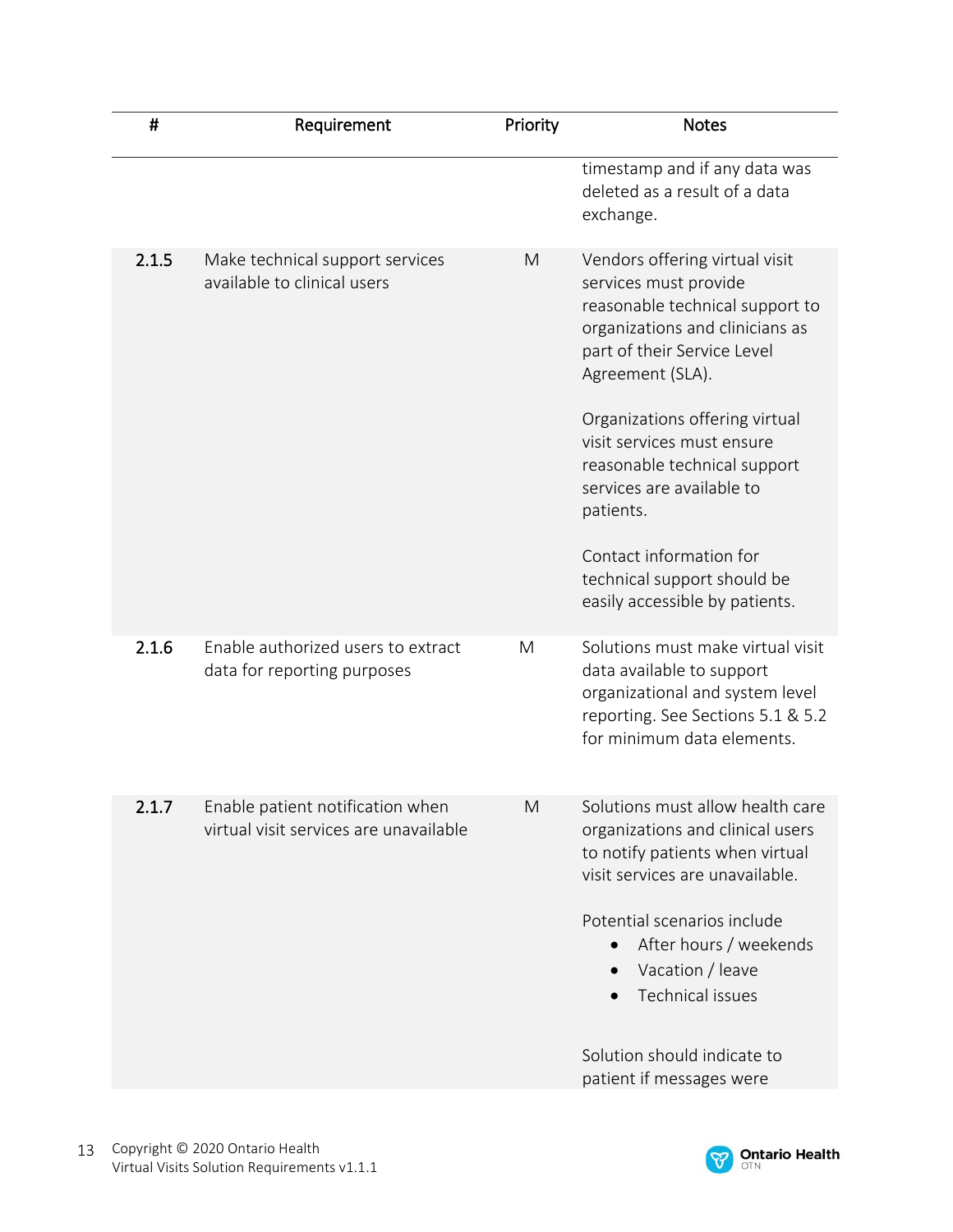| $\pmb{\sharp}$ | Requirement                                                                                     | Priority | <b>Notes</b>                                                                                                                                                                                                                                                                                                                                                                                                                        |
|----------------|-------------------------------------------------------------------------------------------------|----------|-------------------------------------------------------------------------------------------------------------------------------------------------------------------------------------------------------------------------------------------------------------------------------------------------------------------------------------------------------------------------------------------------------------------------------------|
|                |                                                                                                 |          | received or failed during<br>transmission.                                                                                                                                                                                                                                                                                                                                                                                          |
| 2.1.8          | Manage patient agreements for<br>virtual visit services                                         | R        | Solutions should allow clinical<br>users to send and receive<br>patient agreements and other<br>educational materials relating to<br>virtual visit services.                                                                                                                                                                                                                                                                        |
| 2.1.9          | Meets Web Content Accessibility<br>Guidelines (WCAG) 2.0 Level AA <sup>13</sup><br>requirements | R        | Solutions should have web and<br>user interfaces that provide<br>accessibility to Ontarians with<br>disabilities; and comply with the<br>Accessibility for Ontarians with<br>Disabilities Act (AODA) <sup>14</sup> .                                                                                                                                                                                                                |
| 2.1.10         | Provide seamless integration with<br>Point of Service systems                                   | R        | Stand-alone solutions should<br>demonstrate seamless<br>integration, which should<br>include elements such as:<br>Single sign-on with PoS<br>login credentials<br>Receiving patient context<br>٠<br>(identification)<br>information from PoS<br>systems<br>Automatically sending<br>clinical information to<br>PoS patient records as<br>discreet data<br>Sending virtual visit<br>notifications to the PoS<br>Calendar information |
| 2.1.11         | Support identification of virtual visits<br>eligible for claims submission                      | R        | Solutions should not<br>automatically trigger claims<br>submission for all completed<br>virtual visits.                                                                                                                                                                                                                                                                                                                             |
|                |                                                                                                 |          |                                                                                                                                                                                                                                                                                                                                                                                                                                     |

<sup>13</sup> https://www.w3.org/WAI/standards-guidelines/wcag/ <sup>14</sup> https://www.ontario.ca/laws/statute/05a11

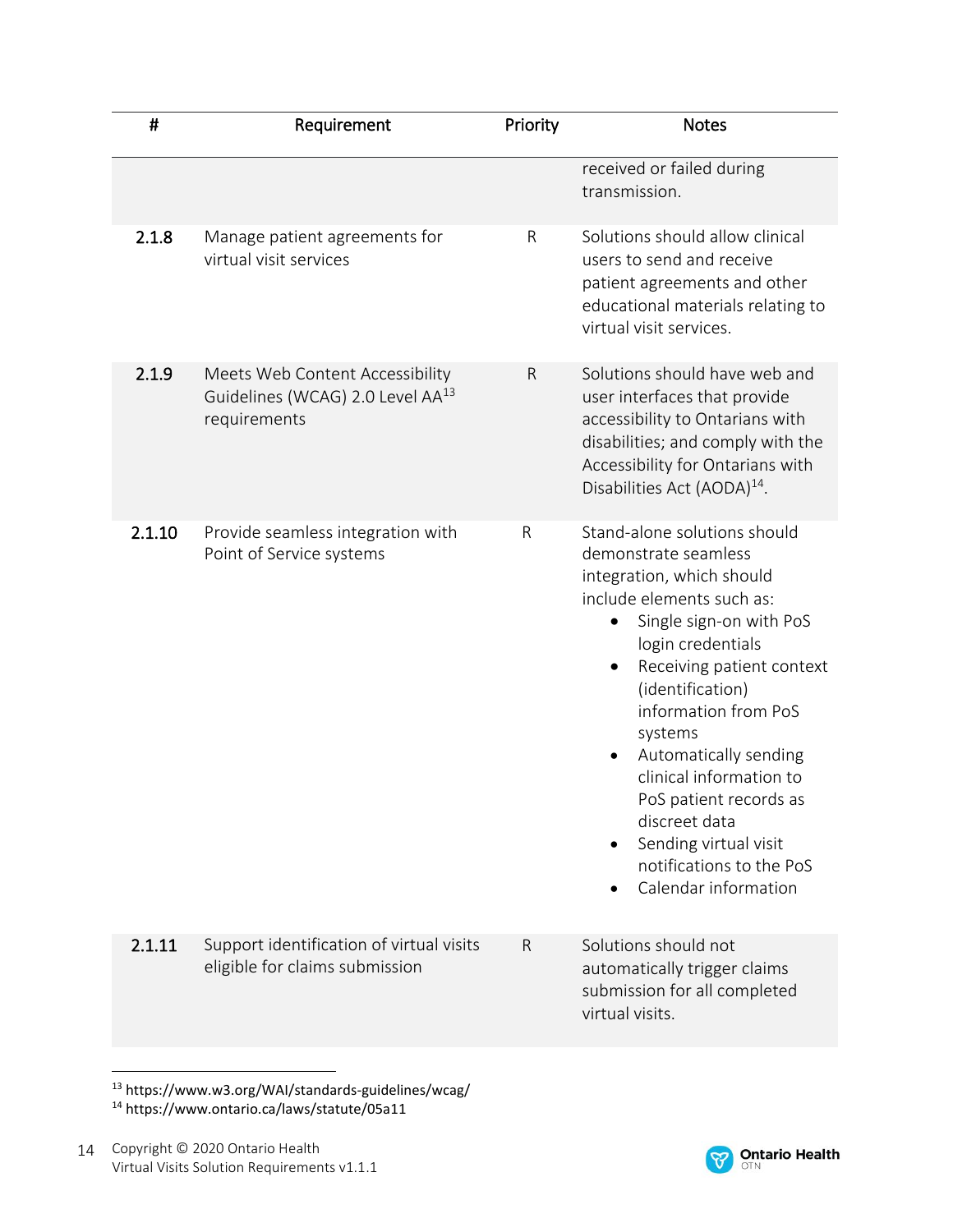| #      | Requirement                                                                                   | Priority     | <b>Notes</b>                                                                                                                                                                                                                                                                                                                                                                                                     |
|--------|-----------------------------------------------------------------------------------------------|--------------|------------------------------------------------------------------------------------------------------------------------------------------------------------------------------------------------------------------------------------------------------------------------------------------------------------------------------------------------------------------------------------------------------------------|
|        |                                                                                               |              | Solutions can assist clinical users<br>to identify virtual visits that are<br>eligible for claims (e.g. offering a<br>"billable" vs "nonbillable" flag).                                                                                                                                                                                                                                                         |
| 2.1.12 | Provide automated verification of<br>patient's Ontario Health Insurance<br>Plan (OHIP) number | R            | Automated OHIP verification can<br>assist clinical users from a claims<br>and medico-legal perspective. It<br>can also make patient<br>registration processes more<br>efficient.<br>Solutions should verify that 10-<br>digit number format is valid.<br>Solutions can also:<br>Verify that number is<br>$\bullet$<br>associated with patient<br>Verify that OHIP number<br>is valid through MOH<br>verification |
| 2.1.13 | Support distribution of patient<br>surveys                                                    | $\mathsf{R}$ | Virtual Visit solutions will allow<br>providers to trigger survey<br>distribution to patients to:<br>Administer certain types<br>of clinical questionnaires<br>prior to an encounter<br>(e.g. relating to mental<br>health, child<br>development, post-<br>operative care)<br>Support quality<br>improvement efforts and<br>patient experience<br>reporting (e.g. at the end<br>of a virtual care<br>encounter)  |

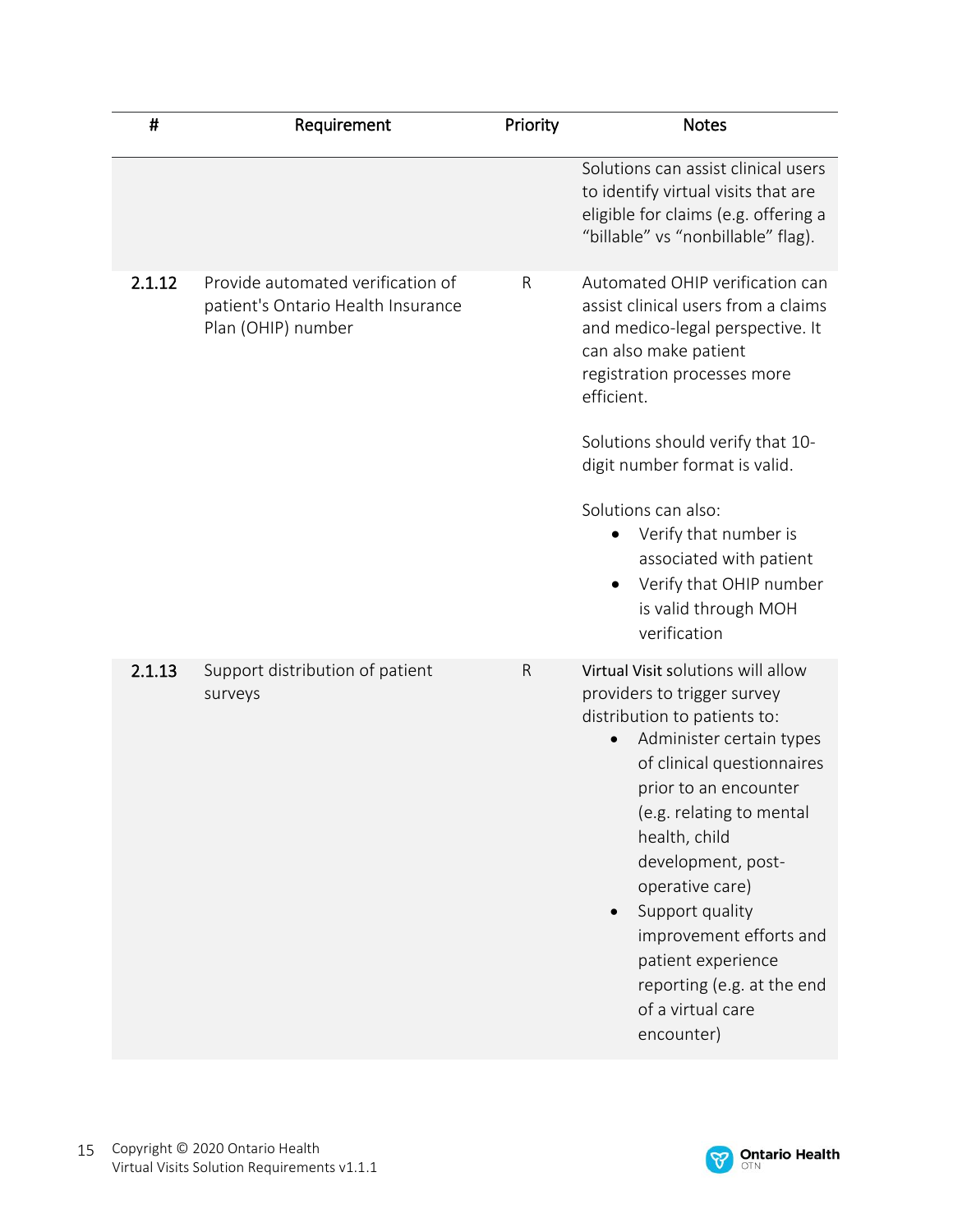| #      | Requirement                                                                                         | Priority     | <b>Notes</b>                                                                                                                                                                                                                                                                                                                                                                                                               |
|--------|-----------------------------------------------------------------------------------------------------|--------------|----------------------------------------------------------------------------------------------------------------------------------------------------------------------------------------------------------------------------------------------------------------------------------------------------------------------------------------------------------------------------------------------------------------------------|
| 2.1.14 | Provide ability for virtual visit<br>information to be shared with<br>patients and their caregivers | $\mathsf{R}$ | Solutions should allow clinical<br>users to securely share notes<br>with patients after the visit has<br>ended.                                                                                                                                                                                                                                                                                                            |
| 2.1.15 | Enable verification of provider<br>identity using a provincial identity<br>management service       | $\mathsf{R}$ | Solutions should integrate with<br>provincial provider identity and<br>access management services<br>and Ontario Identity Access<br>Management (ONEID) using<br>latest standards (e.g. OAuth)<br>Once available, solutions should<br>integrate with the provincial<br>patient digital Identity<br>Authentication and<br>Authorization (IAA) services.<br>Future versions of the standard<br>will provide further guidance. |
| 2.1.16 | Will support Canadian English and<br>Canadian French languages                                      | R            | Solutions will support both<br>Canadian English and Canadian<br>French.                                                                                                                                                                                                                                                                                                                                                    |

# 2.2 Privacy and Security

#### *Privacy*

 $\overline{a}$ 

Virtual visits generally involve the use of technology and the collection, use, disclosure and transmission of personal health information (PHI) and personal information (PI) over the Internet. As a result, vendors and once procured, healthcare organizations and clinical users delivering virtual visits must be able to demonstrate that solutions and services leveraged to deliver virtual care are designed to support privacy and security enhanced virtual visits in accordance with applicable laws, regulatory and industry standards. These include but are not limited to the *Personal Health Information Protection Act, Freedom of Information and Protection of Privacy Act* and other relevant legislation. 15



<sup>&</sup>lt;sup>15</sup> Other Legislation that may apply to vendors include the Personal Information Protection and Electronic Documents Act (PIPEDA) and Canadian Anti-Spam Legislation (CASL).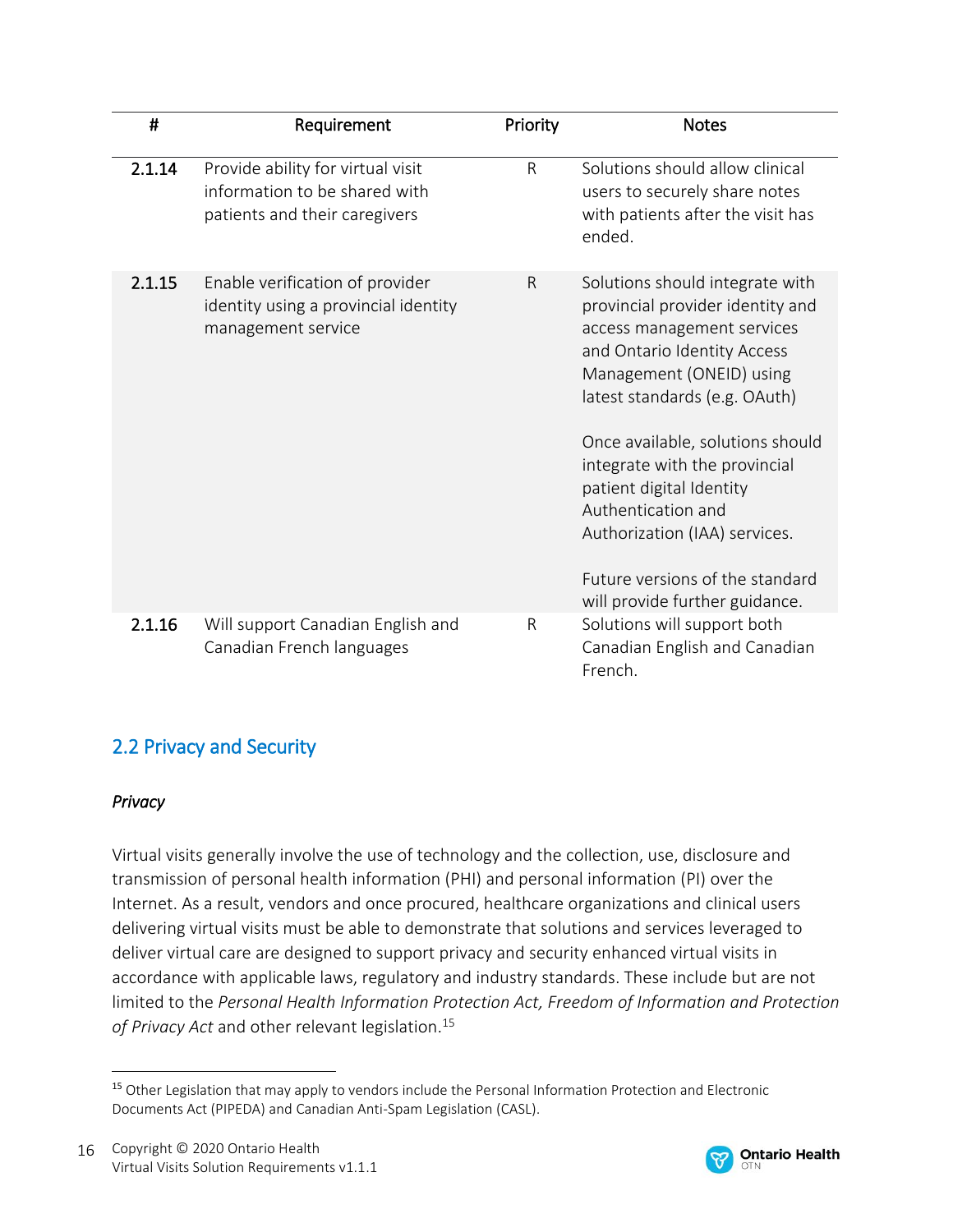Maintaining privacy while delivering care using virtual visit solutions involves unique challenges that can lead to a poor virtual care experience and unintended breaches. Below are examples of unintended breaches that organizations, clinical users and vendors should be aware of and prevent:

#### *Video*

- Scheduling or appointment confirmation or reminder notification includes an excessive amount of PHI
- Video launches from a public space
- Wrong patient being invited to participate in a video virtual visit
- Wrong patient attending a video virtual visit
- Wrong clinical user invited to or attending a multipoint video virtual visit
- Video virtual visit launched in error after a patient virtual visit is cancelled
- Sharing information (e.g. test results) for the wrong patient during a video virtual visit
- Clinical users or staff given unauthorized access during an encounter or to the videoconferencing system
- A video virtual visit is recorded without authorization

#### *Secure Messaging*

- Messages containing PHI sent to the wrong patient
- Attaching personal health information for the wrong patient to a message
- Unauthorized clinical users reviewing patient requests and messages without their consent
- Unauthorized clinical users copied on a message sent to a patient

Organizations and clinical users can mitigate many of these risks by implementing appropriate privacy and security policies, procedures and practices. Certain risks can also be mitigated by selecting virtual visit solutions that meet a minimum set of privacy and security requirements (outlined in Section 2.2.1). This includes taking reasonable steps to confirm that technologies used by patients enable PHI to be shared in a private and secure manner<sup>16</sup>.



<sup>16</sup> See the CPSO's Telemedicine Policy. [https://www.cpso.on.ca/Physicians/Policies-Guidance/Policies/Medical-](https://www.cpso.on.ca/Physicians/Policies-Guidance/Policies/Medical-Records)[Records](https://www.cpso.on.ca/Physicians/Policies-Guidance/Policies/Medical-Records) (November 2019)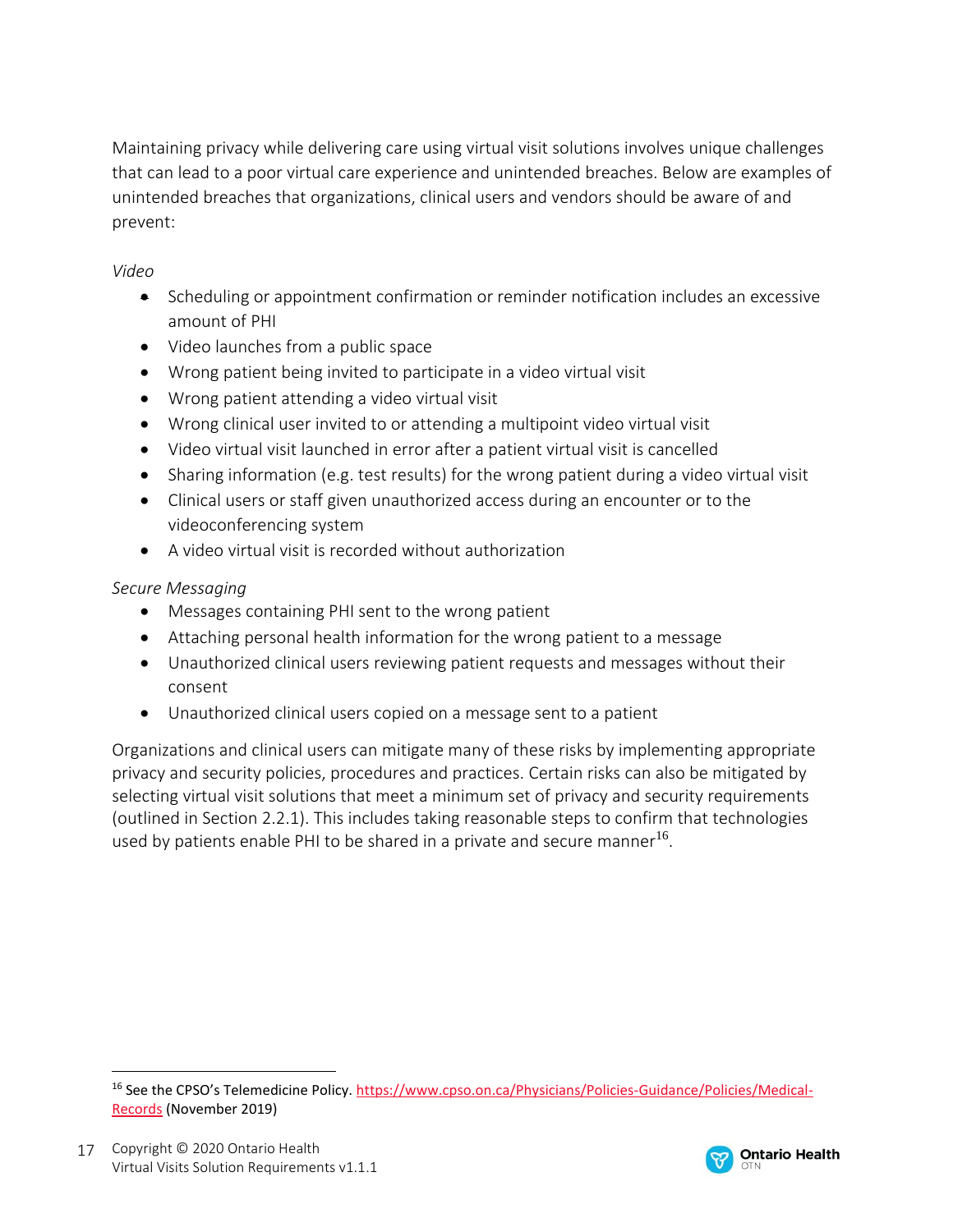#### *Information Security*

Health care organizations and clinical users should ensure their virtual visit solution providers will deliver information security services as part of their service obligations. For example, virtual visit solutions must have information security safeguards such as access to information, security incident response, encryption, logging & monitoring, operational procedures and other mechanisms.

Virtual visit information security services will comply with applicable requirements described in the Ontario Health EHR Security Toolkit<sup>17</sup> which is aligned with [OntarioMD's](https://www.ontariomd.ca/emr-certification/emr-specification/library) EMR Hosting [Requirements.](https://www.ontariomd.ca/emr-certification/emr-specification/library)

Solution providers will formally describe and commit to delivering information security safeguards to the health care organizations and clinical users implementing their virtual visit solutions.

# 2.3 Privacy and Security Requirements

*Priorities: (M)andatory; (R)ecommended*

| 2.3.1 | Publish a notice of its<br>information practices relevant<br>to its virtual visit solution and<br>services                                                 | M | At a minimum the notice must describe how<br>the vendor handles and protects personal<br>and health information and privacy rights of<br>patients.                                                                                                                                                                      |
|-------|------------------------------------------------------------------------------------------------------------------------------------------------------------|---|-------------------------------------------------------------------------------------------------------------------------------------------------------------------------------------------------------------------------------------------------------------------------------------------------------------------------|
| 2.3.2 | Have a designated employee<br>responsible for privacy                                                                                                      | M | Contact information for the designated<br>privacy official must be publicly accessible<br>on the vendor's website.                                                                                                                                                                                                      |
| 2.3.3 | Have a privacy and security<br>program that includes policies<br>and procedures                                                                            | M | At a minimum, vendors must have a privacy<br>policy that outlines rules governing the<br>collection, use, disclosure, retention,<br>accuracy, security and disposal of PHI/PI,<br>breach management, information security,<br>business continuity and disaster recovery,<br>access, correction and complaint practices. |
| 2.3.4 | Provide an electronic audit trail<br>of all virtual visit encounters<br>including a log of all accesses<br>and transfers of personal health<br>information | M | Audit records must record and retain<br>information about virtual visit transactions<br>(e.g. event ID, start and end date and time)<br>as detailed in Sections 5.1, 5.2 and 5.3.                                                                                                                                       |

<sup>17</sup> (https://www.ehealthontario.on.ca/en/support-topics/EHR-security-toolkit/policies-and-standards)

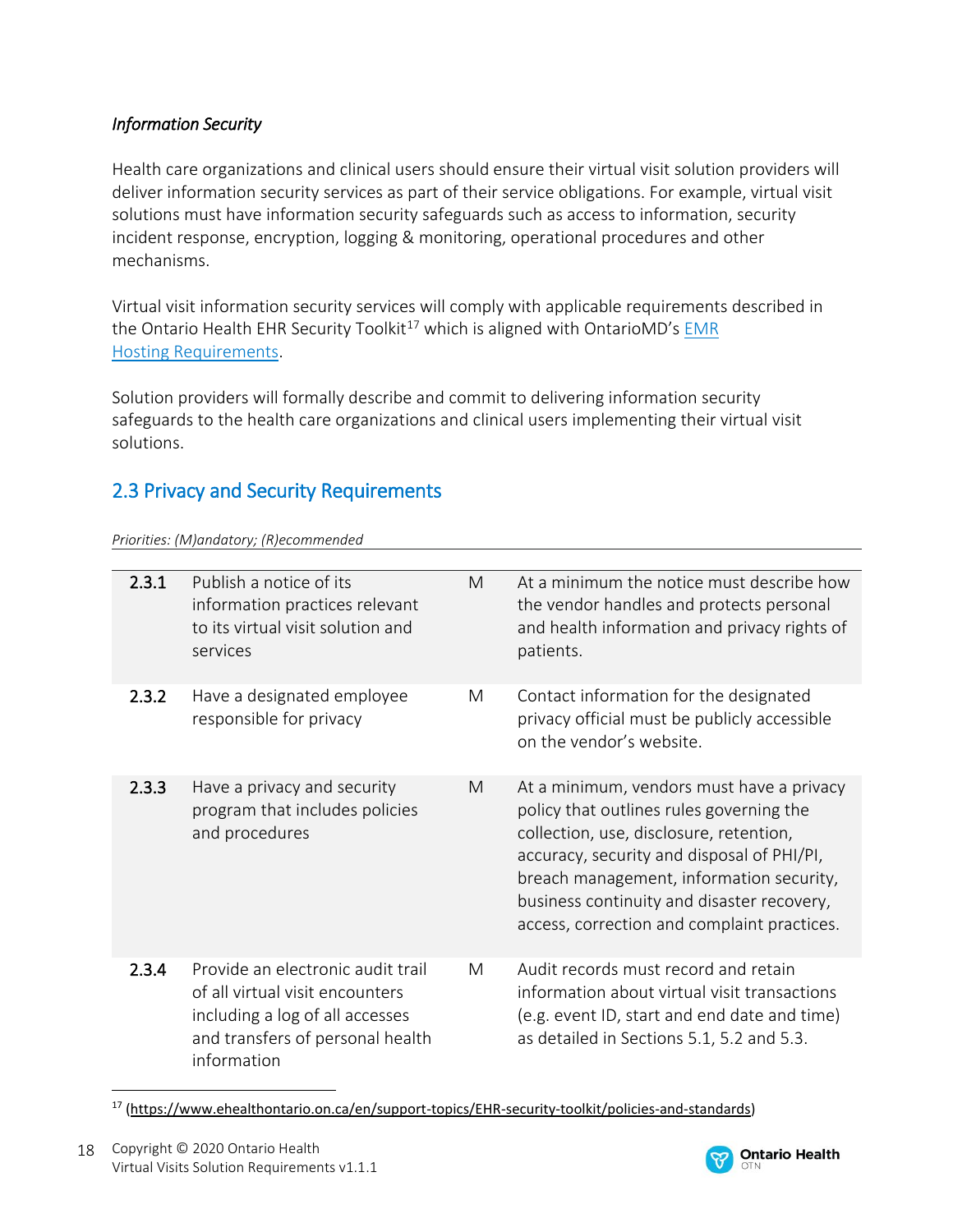Audit records must include visits that were interrupted or abandoned for technical reasons.

Solutions that retain encounter summary records must maintain an audit log that includes:

- Type of information viewed, handled, modified or otherwise dealt with;
- Date and time it was viewed, handled, modified or otherwise dealt with;
- Identity of all persons who viewed, handled, modified or otherwise dealt with the personal health information; and
- Identity of the individual to whom the personal health information relates;

Data in the audit log must not be altered, removed or deleted, just marked as altered, removed or deleted.

M Audit trail will include all login attempts whether successful or failed.

> Must log traffic that indicates unauthorized activity encountered at the application server.

The log must include:

- Timestamp, user ID/application ID, originating IP address, port accessed or computer name
- External ODBC connections used to execute SQL or data layer queries
- Application data stored external to the database such as attachments



to maintain audit integrity

2.3.5 Provide audit security controls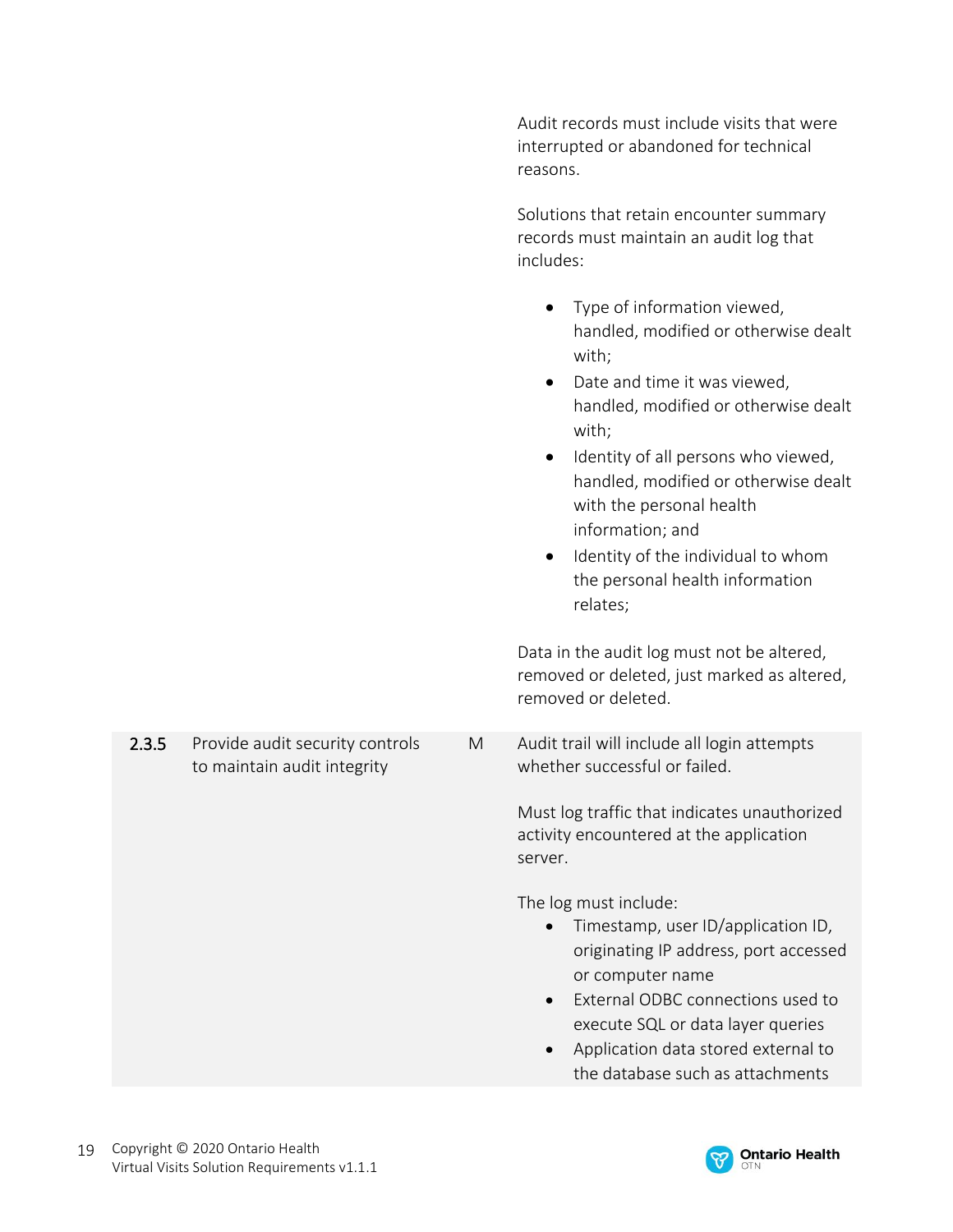|       |                                                                                                              |   | All data files used to meet other local<br>requirements (e.g., reporting<br>requirements)<br>System time must be synchronized<br>with a trusted source to maintain<br>audit trail integrity<br>Be protected to ensure audit<br>integrity and from unauthorized<br>access, modification and destruction                                                                                                                                                                                                                                                                                                                                                                                                                                                                                 |
|-------|--------------------------------------------------------------------------------------------------------------|---|----------------------------------------------------------------------------------------------------------------------------------------------------------------------------------------------------------------------------------------------------------------------------------------------------------------------------------------------------------------------------------------------------------------------------------------------------------------------------------------------------------------------------------------------------------------------------------------------------------------------------------------------------------------------------------------------------------------------------------------------------------------------------------------|
| 2.3.6 | Put in place reasonable<br>safeguards and controls to<br>protect all data, whether in<br>transit or at rest. | M | Solutions must use current industry<br>standard cryptographic and hashing<br>mechanisms to encrypt and safeguard<br>personal health information and/or personal<br>information.<br>Recommended cryptographic standards<br>include: NIST SP 800-22 Revision 1a - A<br>Statistical Test Suite for Random and<br>Pseudorandom Number, FIPS 140-2 -<br>Security Requirements for Cryptographic<br>Modules.                                                                                                                                                                                                                                                                                                                                                                                 |
| 2.3.7 | Provide an up-to-date Privacy<br>Impact Assessment (PIA)<br>summary.                                         | M | PIA assurances and requirements must<br>include:<br>PIA must have been completed within<br>the last two years of seeking to<br>participate in the Verification process.<br>PIA must have been completed by a<br>certified professional with any of the<br>following credentials: obtained through<br>the International Association of Privacy<br>Professionals (IAPP): Certified<br>Information Privacy Professional<br>(CIPP/C); Certified Information Privacy<br>Manager (CIPM); Certified Information<br>Privacy Technologist (CIPT) or with a<br>minimum of two years of experience<br>conducting privacy impact assessments<br>in Ontario and/or Canada.<br>The PIA methodology must include a<br>legislative analysis relevant to Ontario<br>and its healthcare context and at a |

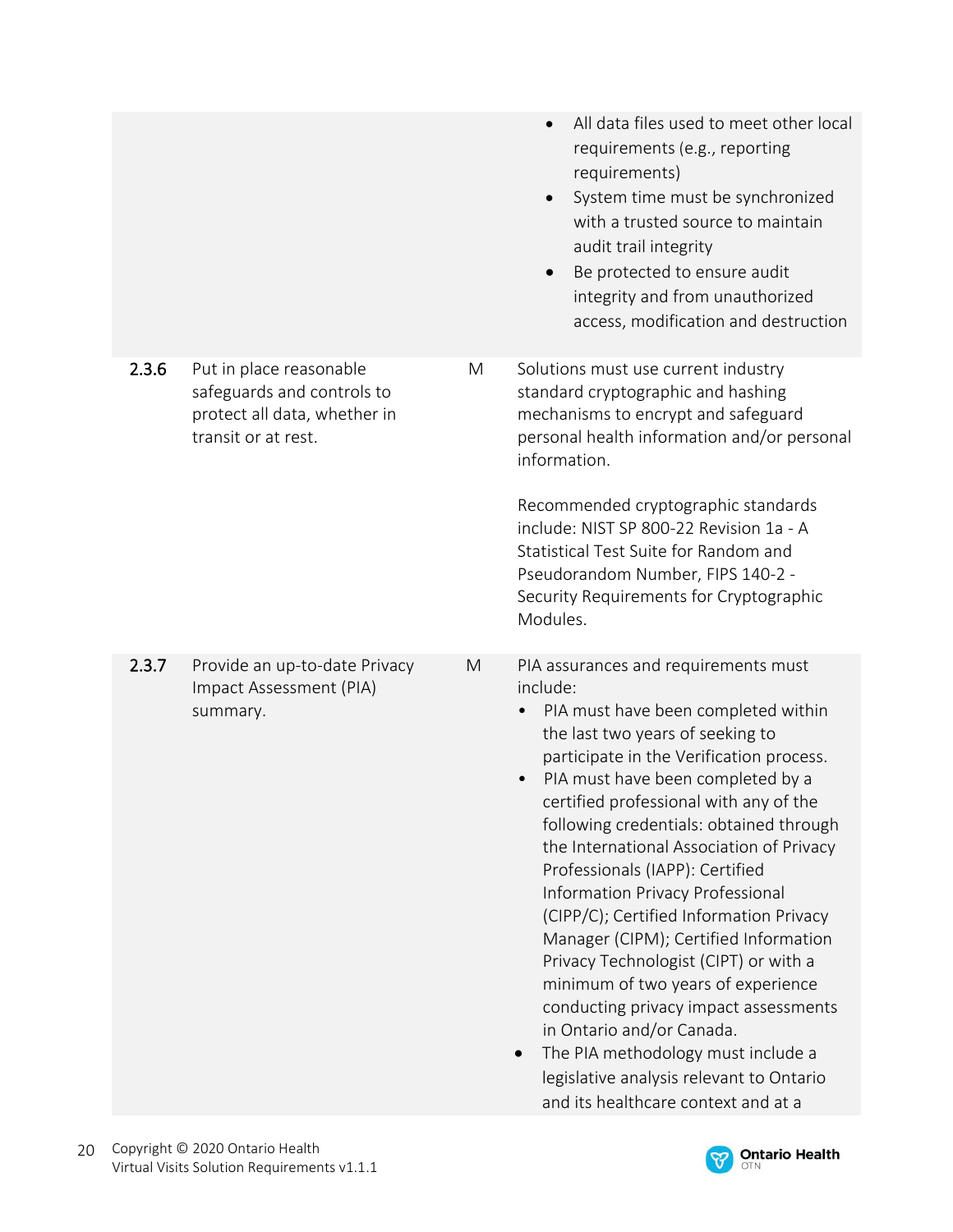minimum have been completed mapped to the ten Fair Information Principles as published by the Canadian Standards Association (CSA) Model Code for the Protection of Personal Information and in accordance with the PIA guidelines issued by the Information and Privacy Commission of Ontario<sup>18</sup> with respect to healthcare.

- The PIA and PIA summary must include a table of content, a summary of risk findings including a likelihood and impact table or risk heat map, a mitigation plan and a status on any outstanding risks as well as the name and contact information of the individual(s) and/or organization who conducted the PIA. Any risks identified as high must be mitigated prior to a vendor being listed as a verified vendor. Risks assessed as medium must have a clear mitigation plan with timelines for closure within six months of risk being identified.
- PIA and risk mitigation plan must be approved by the solution vendor's authorized representative of the organization or Chief Privacy Officer and summary shared with and reviewed by Ontario Health.
- Must be based on the latest solution design and technical architecture for the virtual visit solution with no significant changes to the solution, services or privacy program since the completion of the PIA.
- PIAs must be refreshed every 3 years or when there has been a change in the solution, legislation, policy or business operations of the solution provider(s)



<sup>18</sup> https://www.ipc.on.ca/wp-content/uploads/2015/05/Planning-for-Success-PIA-Guide.pdf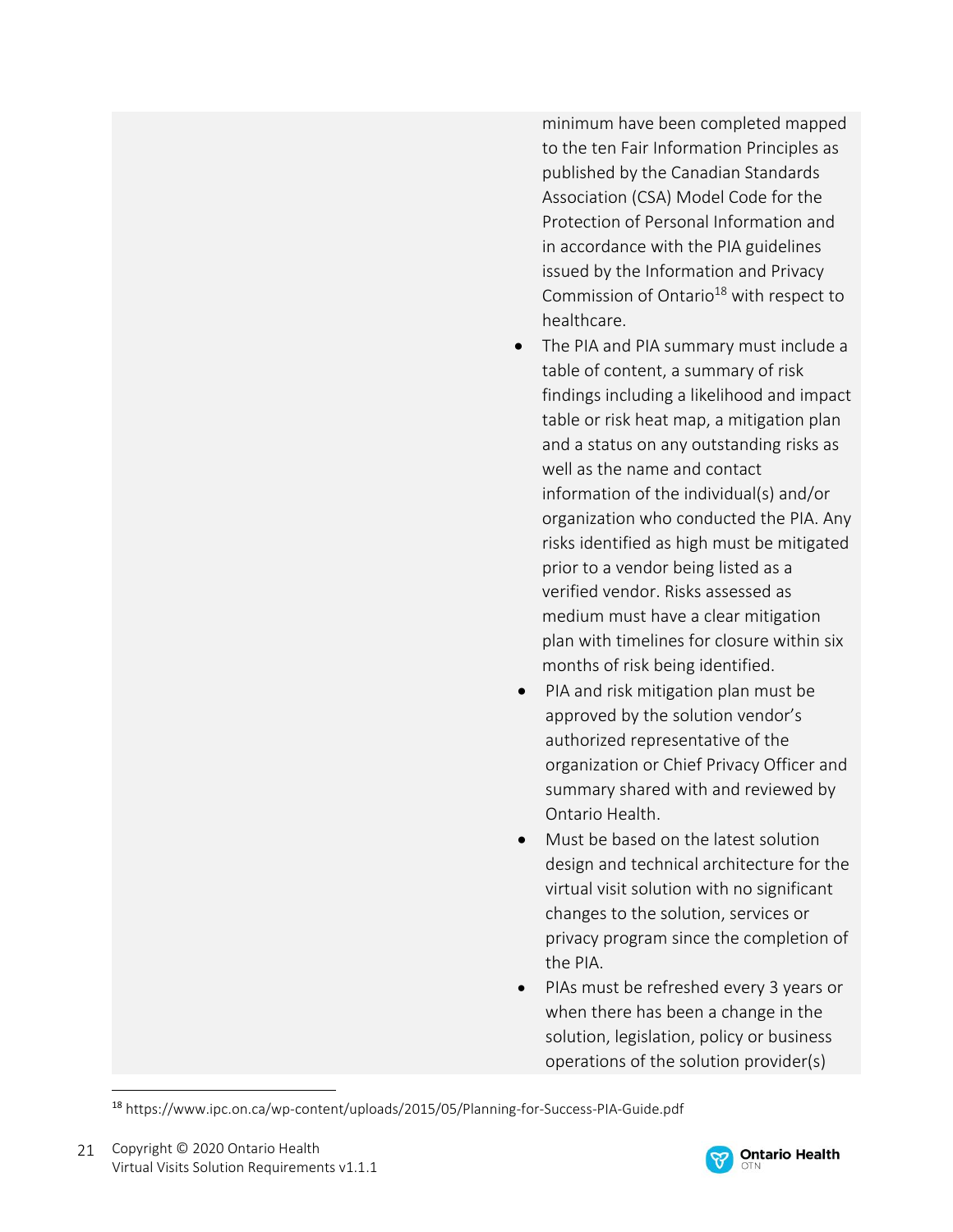that may have an impact to the privacy of health information or to privacy rights.

- 2.3.8 Provide an up-to-date application level Threat Risk Assessment (TRA)
- M TRA assurances and requirements must include:
	- TRA must have been completed within the last two years being relevant to the virtual visit solution submitted to this process with no significant changes to the solution, services or security program since the completion of the TRA.
	- Confirmation that the TRA was performed by a qualified assessor with a minimum of five years of direct full-time security experience and in possession of a CISSP certification in good standing.
	- The TRA must have been completed with a security analysis based on an industrystandard threat risk assessment methodology (e.g. HTRA, NIST, OCTAVE).
	- The TRA and summary must include a summary of risk tables and a status of the risks. Any risks identified as very high or high must be mitigated prior to a vendor being listed as being verified. Medium risks will show clear mitigation plans for closure within 6 months of these risks being identified. It is recommended that low risks be identified, monitored and closed where practical and summary shared with and reviewed by Ontario Health.
	- The TRA must refreshed every 3 years or when there is a change in the solution, legislation, policy or business operations of the solution provider(s) that may have an impact to the privacy and/or security of health information or to privacy rights.
	- The TRA must include the results of a vulnerability scan and penetration test.

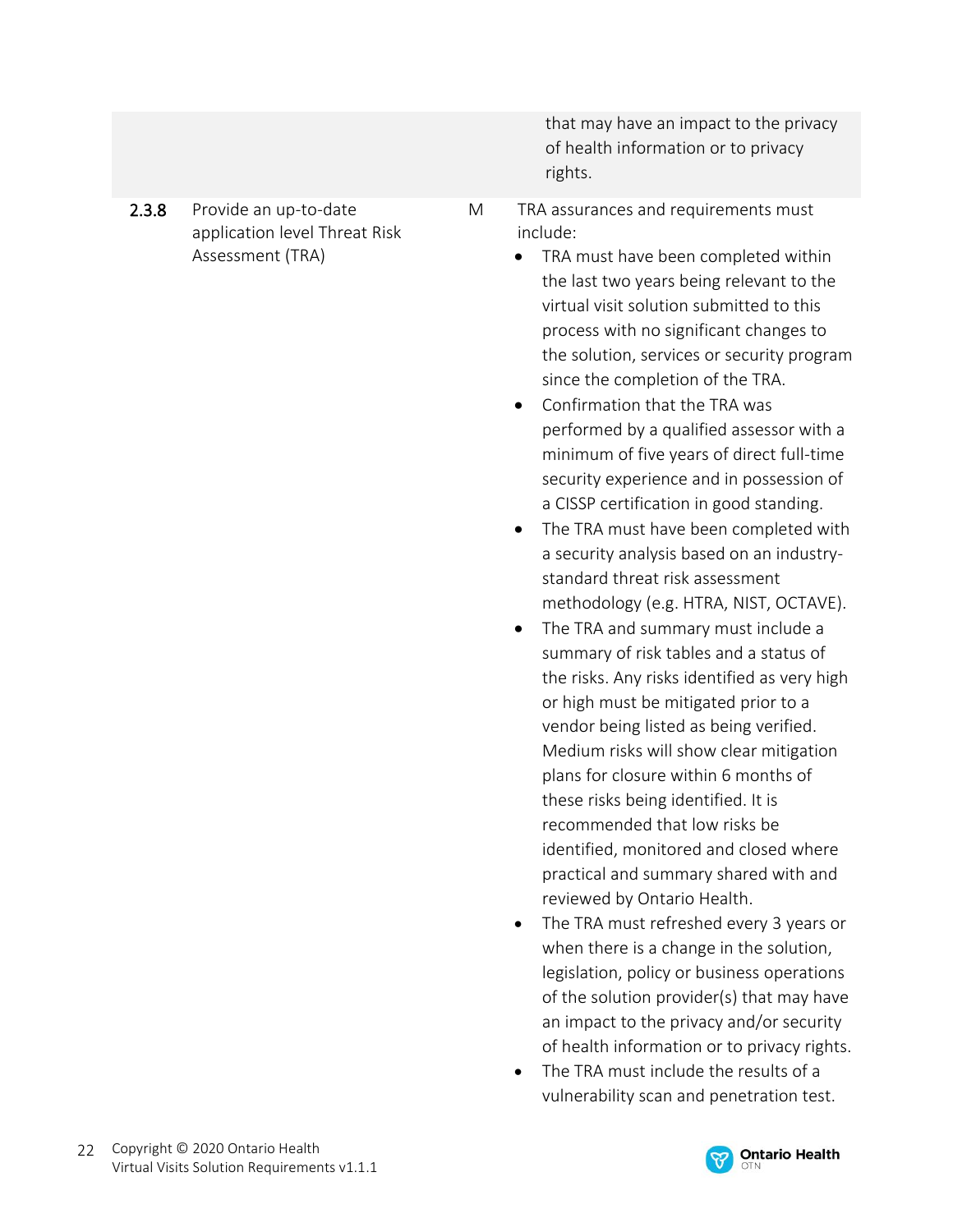| 2.3.9  | Perform periodic vulnerability<br>assessment scans | M | Vulnerability assessment scans are to be<br>done at a minimum on a quarterly basis or<br>when there has been a major software<br>release, change in architecture or<br>infrastructure.<br>Vulnerability scans must include the<br>application and application infrastructure.<br>For hosted environments, the hosting<br>provider may need to submit their own VA<br>scan results.<br>Latest vulnerability scan results are to be<br>submitted with the TRA. Evidence that<br>quarterly scans have been completed may be<br>requested within the TRA refresh cycle.  |
|--------|----------------------------------------------------|---|----------------------------------------------------------------------------------------------------------------------------------------------------------------------------------------------------------------------------------------------------------------------------------------------------------------------------------------------------------------------------------------------------------------------------------------------------------------------------------------------------------------------------------------------------------------------|
| 2.3.10 | Perform periodic penetration<br>tests              | M | Penetration tests are to be done, at a<br>minimum, on an annual basis or when there<br>has been a major software release, change in<br>architecture or infrastructure.<br>Penetration tests must include the<br>application and application infrastructure<br>where possible. For hosted environments,<br>the hosting provider may need to submit<br>their own penetration test results.<br>Latest penetration test results are to be<br>submitted with the TRA. Evidence that<br>annual tests have been completed may be<br>requested within the TRA refresh cycle. |
| 2.3.11 | Meet security and privacy<br>controls              | M | Solution provider must follow general<br>security guidance based on ISO 27002<br>control objectives. Please refer to the<br>Ontario Health's Security Toolkit and<br>OntarioMD's Hosting Requirements for<br>requirements related to application security,<br>infrastructure, business operations and<br>business continuity. Other security<br>certifications such as SOC2, Hitrust,                                                                                                                                                                                |

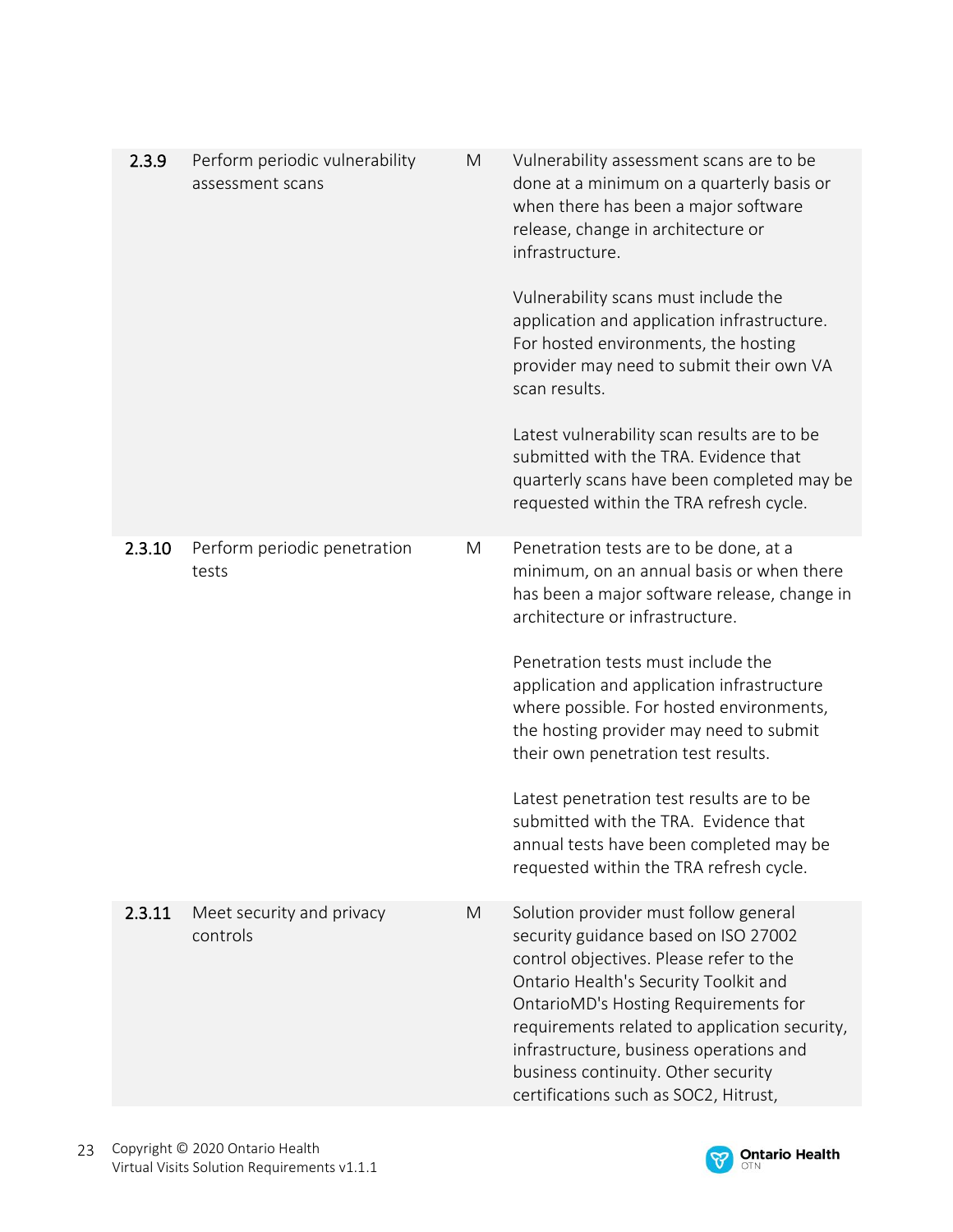OntarioMD, Canada Health Infoway can assist in meeting this requirement.

Control Objectives:

- Network and Operations
- Physical Security
- Acceptable Use of Information and Information Technology
- Access to Control and Identity Management for System-Level Access
- Information Asset Management
- Information Security Incident Management
- Threat Risk Management
- Business Continuity
- Cryptography
- Security Logging and Monitoring
- Electronic Service Provider

2.3.12 Provide a comprehensive agreement framework for the virtual visit solution and related services including for any third party it retains to assist in providing these services

2.3.13 Support healthcare organizational or clinician retention obligations and

policies

- M Solution and third party provider agreements will at minimum include privacy and security language that describes the services and the administrative, technical and physical safeguards relating to the confidentiality and security of PHI and PI and how the vendor and any third-party vendor retained comply with applicable legislation including but not limited to those listed above.
- M Solutions facilitate or enables the collection and retention of PI and PHI the solution must retain the PI and PHI in accordance with record keeping and retention obligations and policies.

The solution must retain data in accordance with applicable laws or standards.

In the absence of an existing retention policy, it is recommended that clinicians follow applicable regulatory and/or professional standards such as the CPSO data retention

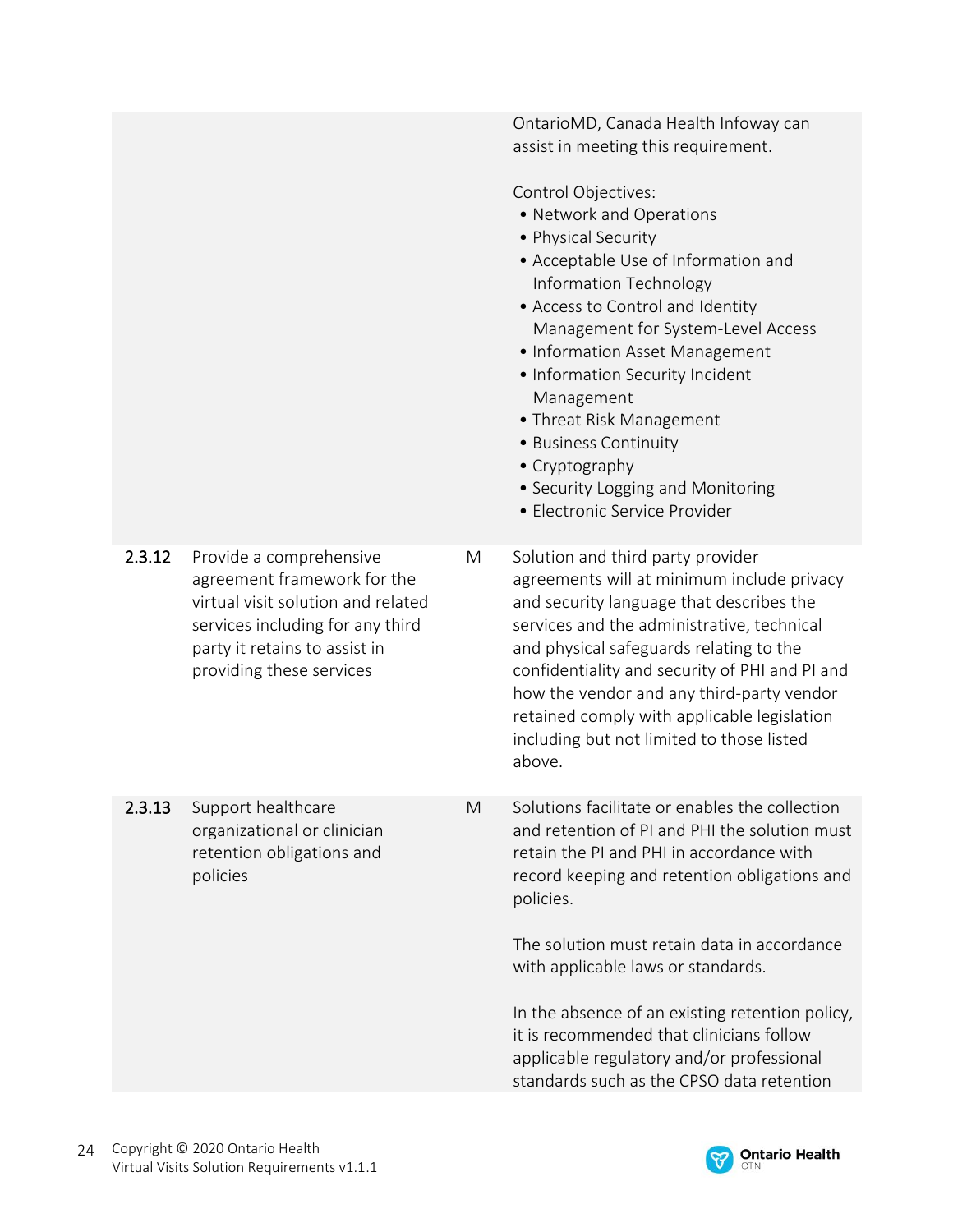2.3.14 Ensure all virtual visit data is held by systems located in Canada

2.3.15 Inform users including patients if some solution data flows outside of Canada

and destruction guidance within the medical records management policy.

- M Solution must be hosted and managed within a Canadian data center including all solution data and backups.
- M Access and transient data containing PHI may flow outside of Canadian borders with prior consent from the user.

# 3.0 VIDEOCONFERENCING VISITS

This section lists solution requirements for synchronous videoconferencing virtual visit solutions.

A synchronous video virtual visit involves an encounter between one or more clinical users ("consultant") and a remotely located patient at a specific day and time. Clinical users and patients join video visits using endpoint devices, such as video monitors, laptops, tablets or mobile phones.

A patient may participate in the visit from home or another chosen location using a device they operate independently ("direct-to-patient video visit"). Alternatively, a caregiver or clinician may assist the patient in accessing care virtually by providing a device, and / or initiating and managing the video visit ("supported video visits").

Other patients may be located at a secure physical environment that provides them with onsite access to technology and, in some cases, clinical support services ("hosted video visit"). Please see section 3.3 for more information about hosted visits.

Video virtual visits can either be point-to-point (2 endpoints) or multipoint (3 or more endpoints). A single video virtual visit may be scheduled for multiple patients ("group video visit").

Videoconferencing may also be used by two or more clinical users to discuss and direct the management of an individual patient's care ("case conferencing")<sup>19</sup>.

In addition to video media, a video virtual visit may also involve the exchange of text, documents, images or biometric data through secure messaging, file transfer or screen-sharing tools.



<sup>&</sup>lt;sup>19</sup> While case conferencing encounters are not virtual visits, they can be supported by videoconferencing solutions that meet the requirements outlined in this document.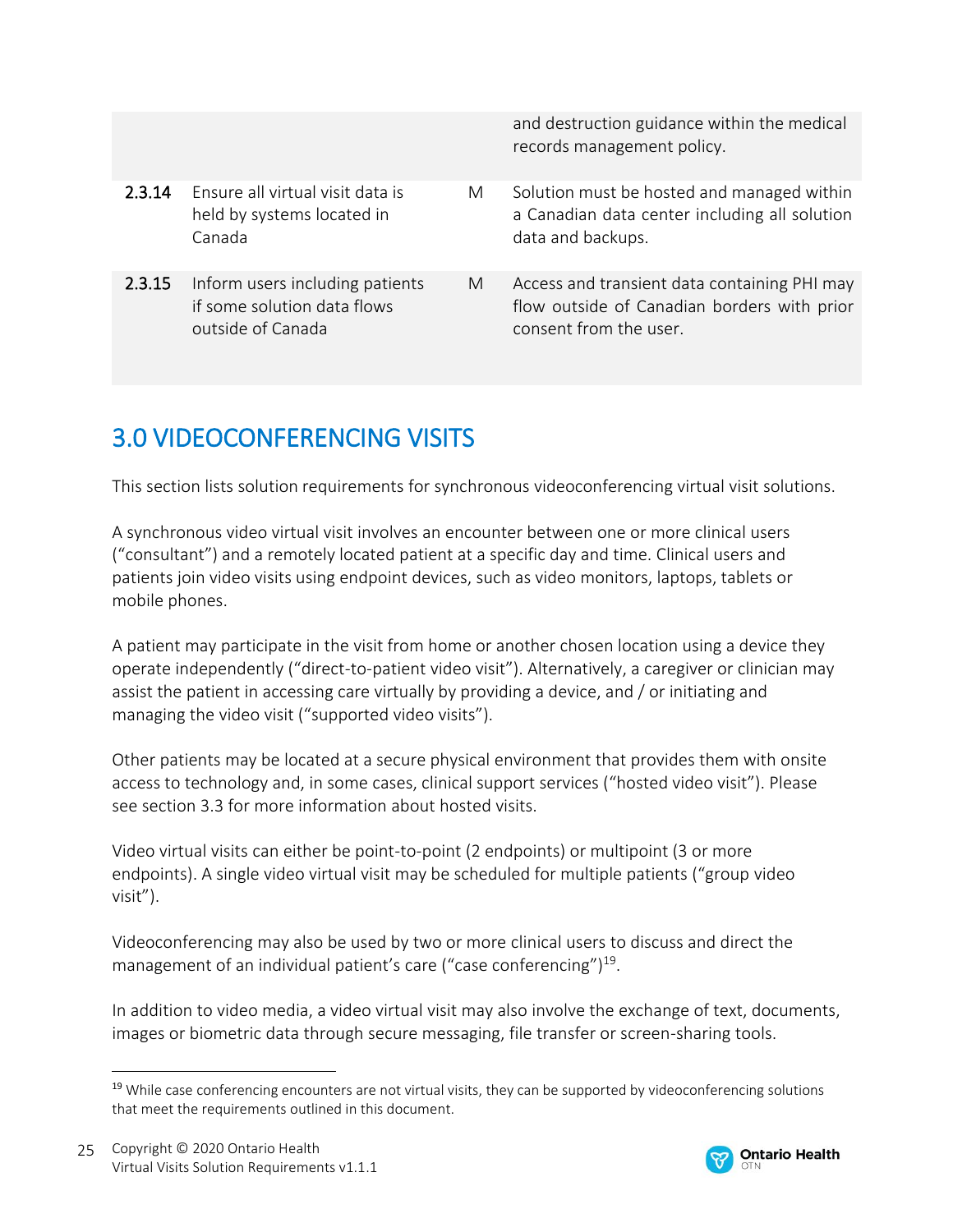Health care organizations and clinical users should ensure videoconferencing solutions can support a secure, uninterrupted clinical encounter. Unauthorized user access to a video event can be avoided by requiring user authentication to access the video event (e.g. passwordprotected portal) or other security controls for video visits accessible by a URL within emails or calendar entries. In addition to these controls, patient identity can be verified during the video event through manual facial recognition or OHIP card display.

Videoconferencing solutions can also support audio-only encounters (no visual input). In some situations, audio only visits may be an acceptable alternative to video visits, especially if insufficient bandwidth is available.

| <b>Use Case</b>              | Description                                                                                                                                                                                                                                                                                                                                                                                                                                                                                                                                                                                              |
|------------------------------|----------------------------------------------------------------------------------------------------------------------------------------------------------------------------------------------------------------------------------------------------------------------------------------------------------------------------------------------------------------------------------------------------------------------------------------------------------------------------------------------------------------------------------------------------------------------------------------------------------|
| Direct-to-Patient            | A family physician uses their EMR to initiate a scheduled video visit<br>with a patient, who connects using an application on their mobile<br>phone. The physician and patient discuss the patient's response to a<br>new medication and agree to a follow-up visit in two weeks. The<br>physician ends the call, documents directly into their medical record<br>and submits a claim for the visit.                                                                                                                                                                                                     |
| <b>Supported Video Visit</b> | A registered nurse from an Integrated Community Care team<br>schedules a video visit with a geriatrician prior to visiting a patient<br>at home. At the appointment time, the Registered Nurse logs into<br>her tablet from the patient's home and initiates the video visit,<br>which the geriatrician joins from their desktop. Once connected, the<br>RN positions the tablet so the geriatrician can interact directly with<br>the patient. When the geriatrician closes the visit, both clinicians<br>document the encounter and the geriatrician submits a claim for<br>the visit.                 |
| <b>Hosted Video Visit</b>    | A surgeon's administrative assistant schedules a follow-up video<br>visit at a community hospital, supported by a telemedicine nurse,<br>near the patient's home in northeastern Ontario. At the<br>appointment time, the surgeon initiates the visit from their HIS<br>calendar and the nurse connects through their room-based video<br>system. The nurse introduces the patient and uses a medical<br>peripheral to facilitate the surgeon's visual inspection of the surgical<br>site. Both the surgeon and nurse document in their client records<br>and the surgeon submits a claim for the visit. |

## 3.1 Video Visit - Use Cases

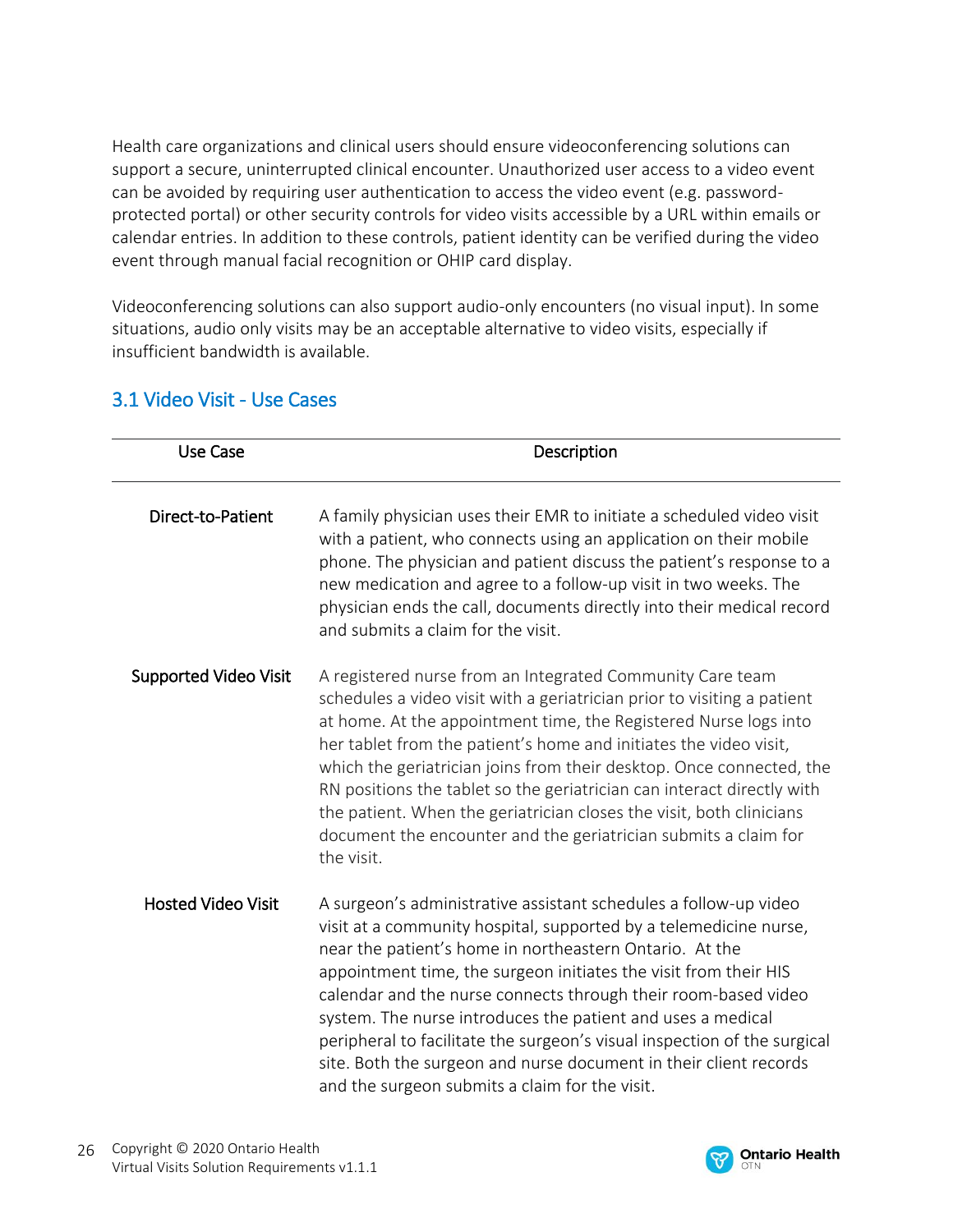| Use Case                 | Description                                                                                                                                                                                                                                                                                                                                                                                                                                                                                                                                                                                                                     |
|--------------------------|---------------------------------------------------------------------------------------------------------------------------------------------------------------------------------------------------------------------------------------------------------------------------------------------------------------------------------------------------------------------------------------------------------------------------------------------------------------------------------------------------------------------------------------------------------------------------------------------------------------------------------|
| <b>Case Conferencing</b> | A multi-disciplinary cancer conference coordinator (MCC) schedules<br>a multi-point rounds meeting between an oncologist and several<br>allied health care professionals based in a hospital and family health<br>team. The MCC initiates the visit from their laptop and the other<br>clinicians use either desktop or laptops to initiate the visit by<br>selecting a URL and entering a security PIN. The MCC leads a<br>discussion of the treatment of several patients. Once the discussion<br>finishes, the MCC ends the call and documents the outcome.                                                                  |
| Group Video Visit        | A psychologist initiates a scheduled group video visit as part of a<br>group cognitive behavioural therapy (CBT). Each patient accesses<br>the video visit by using their mobile phone or laptop to login to the<br>hospital's patient portal and requesting access to the video session.<br>The psychologist authorizes each patient to join the call based on<br>their first name. The first names of the nine patients who join the<br>group visit are displayed to help the psychologist facilitate the group<br>discussion. At the end of the session, the psychologist ends the<br>session and documents the group visit. |

# 3.2 Video Visits - Solution Requirements

| #     | Requirement                                    | Priority | <b>Notes</b>                                                                                    |
|-------|------------------------------------------------|----------|-------------------------------------------------------------------------------------------------|
| 3.2.1 | Enable unique video visits                     | M        | Solutions must assign a unique<br>event ID to each video visit.                                 |
| 3.2.2 | Enable scheduled video visits                  | M        | Solutions must allow clinical<br>users to schedule a video visit<br>for a future date and time. |
| 3.2.3 | Enable unscheduled (immediate)<br>video visits | M        | Solutions must allow clinical<br>users to initiate video visits in<br>real-time.                |
| 3.2.4 | Enable point-to-point video visits             | M        | Solutions must support video<br>visits between a clinical user and<br>another user endpoint.    |

*Priorities: (M)andatory; (R)ecommended*

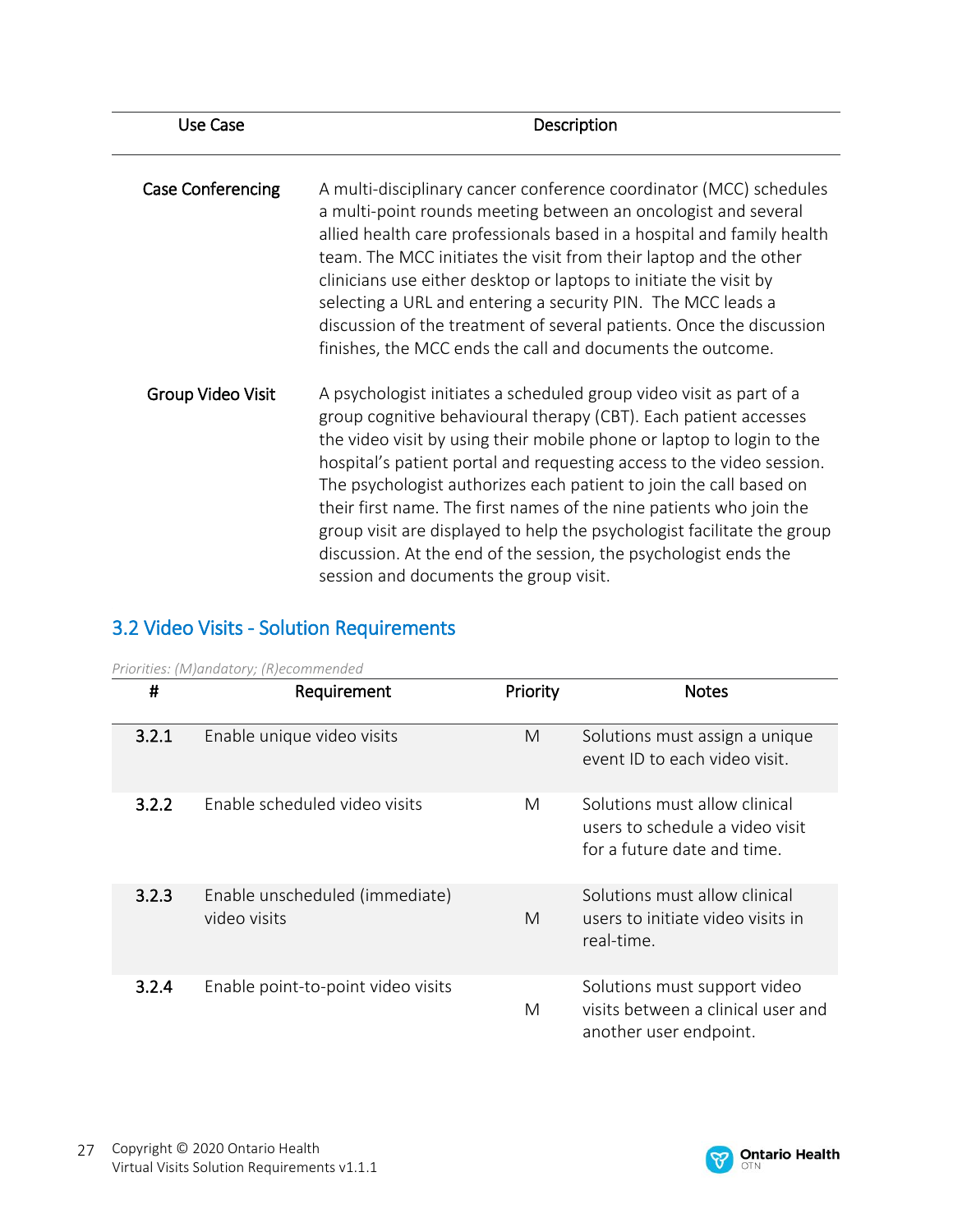| $\sharp$ | Requirement                                                                              | Priority | <b>Notes</b>                                                                                                                                                                                                                                                                                                                                                    |
|----------|------------------------------------------------------------------------------------------|----------|-----------------------------------------------------------------------------------------------------------------------------------------------------------------------------------------------------------------------------------------------------------------------------------------------------------------------------------------------------------------|
| 3.2.5    | Enable multipoint video visits                                                           | M        | Solutions must support video<br>visits between a clinical user and<br>two or more user endpoints.                                                                                                                                                                                                                                                               |
| 3.2.6    | Deliver a high level of video<br>experience via commonly available<br>network bandwidths | M        | Solutions must support high<br>resolution and high framerate<br>content sharing.<br><b>Min Content Resolution:</b><br>1024x768<br><b>Min Content Framerate:</b><br>5 fps<br>At a minimum, video solutions<br>must support:<br>Minimum Resolution: 448p<br>Minimum Framerate: 15fps                                                                              |
| 3.2.7    | Enable clinical users to manage<br>video visits                                          | M        | Solutions must provide clinical<br>users with configurable options<br>for managing the video visit.<br>This must include:<br>• Initiating visits<br>• Managing participant access<br>• Disabling features such as<br>video recording, transcripts,<br>and file transfer<br>• Ending the visit (clinician host<br>will determine end of virtual<br>care session) |
| 3.2.8    | Enable clinical users to invite a guest<br>user to a video event                         | M        | Solutions must offer a<br>mechanism for guest users such<br>as caregivers or care team<br>members to join a video visit.<br>For non-registered or guest<br>users, additional security and<br>privacy controls are required.                                                                                                                                     |

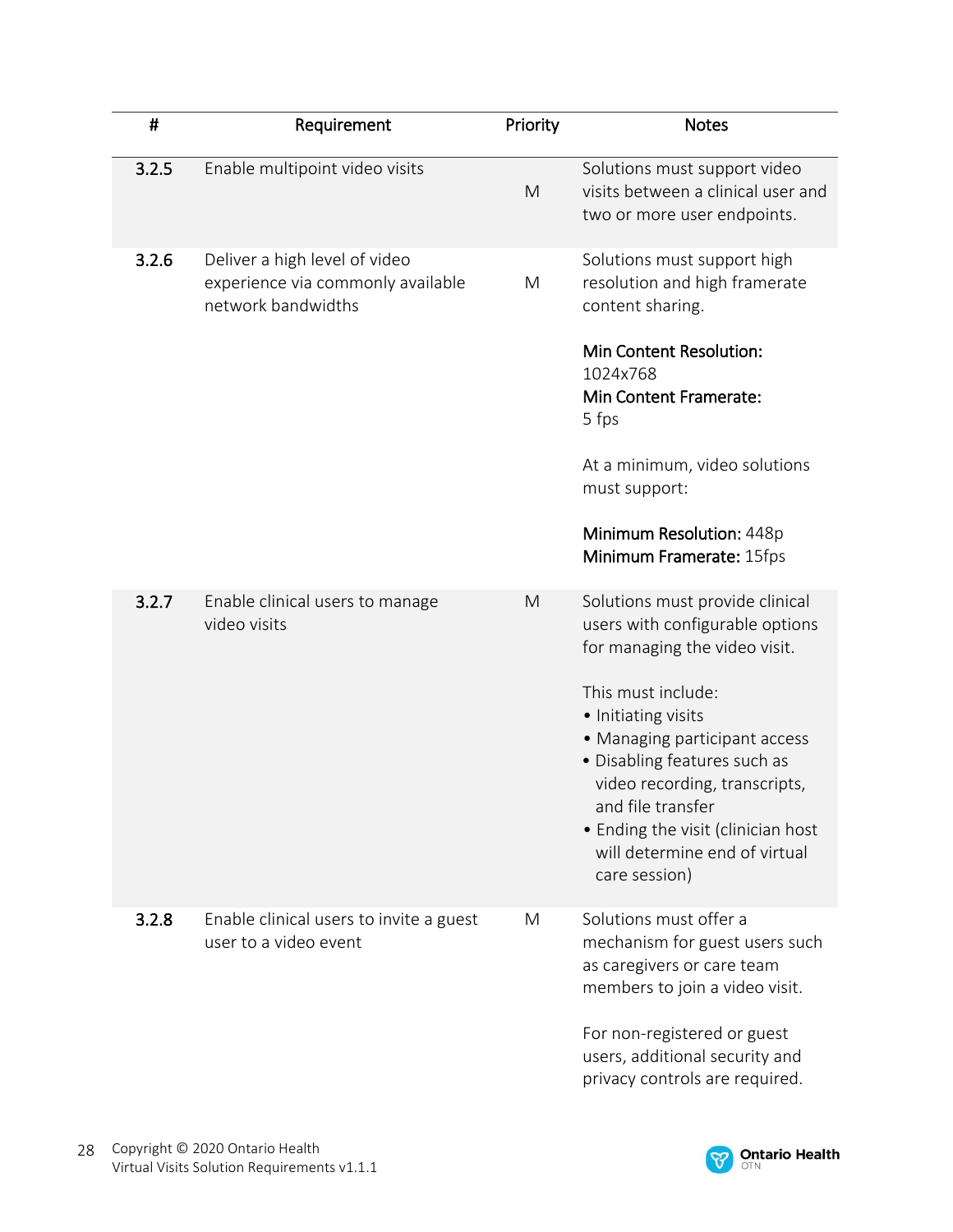| #      | Requirement                                                      | Priority | <b>Notes</b>                                                                                                                                                                                                                                                                                                                           |
|--------|------------------------------------------------------------------|----------|----------------------------------------------------------------------------------------------------------------------------------------------------------------------------------------------------------------------------------------------------------------------------------------------------------------------------------------|
|        |                                                                  |          | This must include:                                                                                                                                                                                                                                                                                                                     |
|        |                                                                  |          | • Invites and invite URLs are<br>encoded and unique (e.g. they<br>cannot be easily reversed<br>engineered and are not<br>reused)<br>• Virtual visits should have the<br>option to be protected with a<br>password or PIN                                                                                                               |
|        |                                                                  |          | Additional recommended<br>controls include:                                                                                                                                                                                                                                                                                            |
|        |                                                                  |          | • The Invite URLs expire within a<br>given time frame or become<br>invalid if it's not within a<br>scheduled period<br>• If there are multiple<br>participants, the invite URLs<br>can only be used by the invited<br>participant<br>• Virtual visits passwords should<br>not be shared through non-<br>secured channels (e.g. e-mail) |
| 3.2.9  | Prevent unauthorized entry to an<br>ongoing virtual visit event. | M        | Access controls include<br>restricting access to<br>authenticated users or providing<br>a PIN, password or secured<br>token to unauthenticated users.<br>Solutions should display<br>participant names to the video<br>visit host.                                                                                                     |
| 3.2.10 | Enable users to share files or<br>documents                      | M        | Solutions must support content<br>sharing relating to the<br>encounter. Possible options<br>include screen-sharing or secure<br>file transfer.                                                                                                                                                                                         |

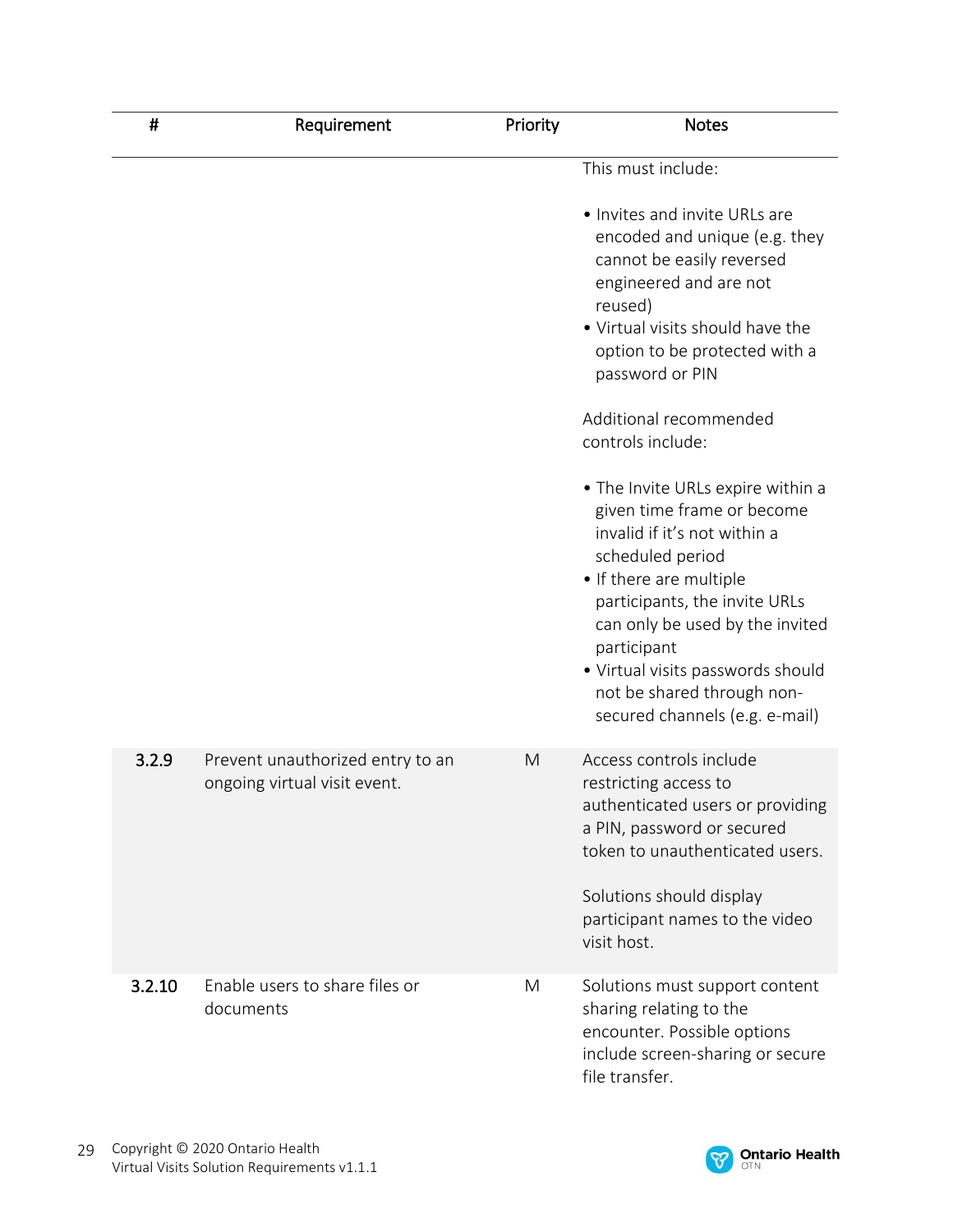| #      | Requirement                                                                                                           | Priority     | <b>Notes</b>                                                                                                                                                                                                              |
|--------|-----------------------------------------------------------------------------------------------------------------------|--------------|---------------------------------------------------------------------------------------------------------------------------------------------------------------------------------------------------------------------------|
| 3.2.11 | Support industry standard<br>encryption for real-time<br>communications                                               | M            | Recommended encryption<br>standards for real-time<br>communication protocols<br>include:<br>H323: (H.235 for H.323<br>media encryption, AES)<br>SIP:(DTLS SRTP, TLS 1.2<br>$\bullet$<br>or higher)<br>WebRTC: (DTLS SRTP) |
| 3.2.12 | Enable a virtual waiting room                                                                                         | $\mathsf R$  | Solutions may enable clinical<br>users to enable a waiting room.<br>This allows clinical users to<br>control when participant(s) join<br>the synchronous video event.                                                     |
| 3.2.13 | Enable clinical users to export a<br>secure calendar entry and URL for<br>scheduled video visits                      | $\mathsf{R}$ | Solutions should enable<br>scheduled video visits to be<br>integrated in external<br>calendaring systems of other<br>clinical users (e.g. HIS, EMR,<br>Outlook).                                                          |
| 3.2.14 | Provide a visual indicator of poor call<br>quality to all participants in an<br>ongoing video virtual visit event     | R            | None                                                                                                                                                                                                                      |
| 3.2.15 | Provide an audio-only option                                                                                          | $\mathsf{R}$ | An audio visit may be an<br>acceptable alternative if<br>insufficient bandwidth is<br>available to support a video visit.                                                                                                 |
| 3.2.16 | Provide the ability to switch audio<br>and/or video inputs (USB<br>peripherals) during an active video<br>visit event | R            | Solutions should allow different<br>audio and video sources to be<br>used during an event. For<br>example, the clinical user could<br>use a standard webcam and a<br>hand-held exam camera in the<br>same event.          |

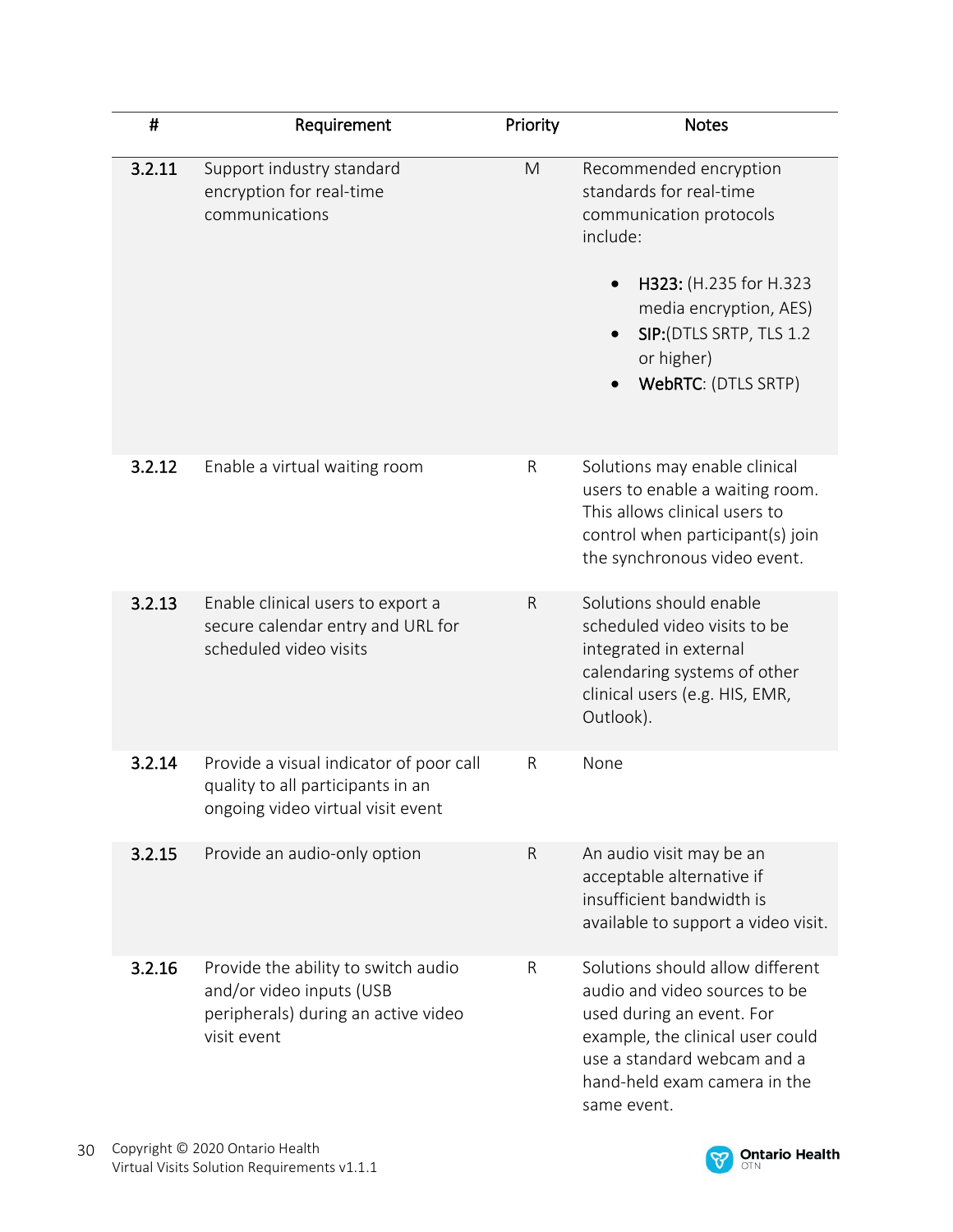| $\sharp$ | Requirement                                                                                                                                         | Priority     | <b>Notes</b>                                                                                                                                                                                                                                                                                |
|----------|-----------------------------------------------------------------------------------------------------------------------------------------------------|--------------|---------------------------------------------------------------------------------------------------------------------------------------------------------------------------------------------------------------------------------------------------------------------------------------------|
| 3.2.17   | Provide additional data for<br>operational statistics and<br>information<br>This data could include:                                                | $\mathsf R$  | Operational data is used to<br>identify technical issues and<br>support requirements for end-<br>user support.                                                                                                                                                                              |
|          | Negotiated media codecs<br>Role of each participant<br>$\bullet$<br>(host, guest) in the event.<br>Performance data such as<br>packet loss, jitter. |              | A common issue that would<br>require investigation is degraded<br>video and audio during a video<br>visit.                                                                                                                                                                                  |
| 3.2.18   | Enable a videoconferencing<br>endpoint to be added to a video<br>virtual visit event using a dialing alias                                          | ${\sf R}$    | Dial String Format:<br>H.323 ID, E.164 or SIP URI                                                                                                                                                                                                                                           |
| 3.2.19   | Provide equipment and connectivity<br>testing                                                                                                       | $\mathsf R$  | Solutions will allow patients and<br>caregivers to perform<br>equipment (i.e. audio and/or<br>visual) and connectivity tests<br>(i.e. Wi-Fi) and send reports to<br>clinics prior to virtual visits.                                                                                        |
| 3.2.20   | Enable patient to save a virtual visit<br>calendar entry and URL to their<br>virtual calendar application                                           | $\mathsf{R}$ | Solutions will enable patients to<br>import a scheduled event into<br>their calendaring systems (e.g.<br>Google calendar, Yahoo<br>calendar, Hotmail calendar,<br>Outlook). Solutions will enable<br>patients to forward a scheduled<br>event to caregivers to<br>participate in the event. |

# 3.3 Hosted Video Visits - Solution Requirements

This section lists additional requirements for hosted video visits.

A hosted video visit is a point-to-point or multipoint videoconferencing encounter where the patient is physically located at a regulated health care facility or equivalent organization ("host site"). In Ontario, patients currently receive care at over 1,500 host sites. Many of these sites are

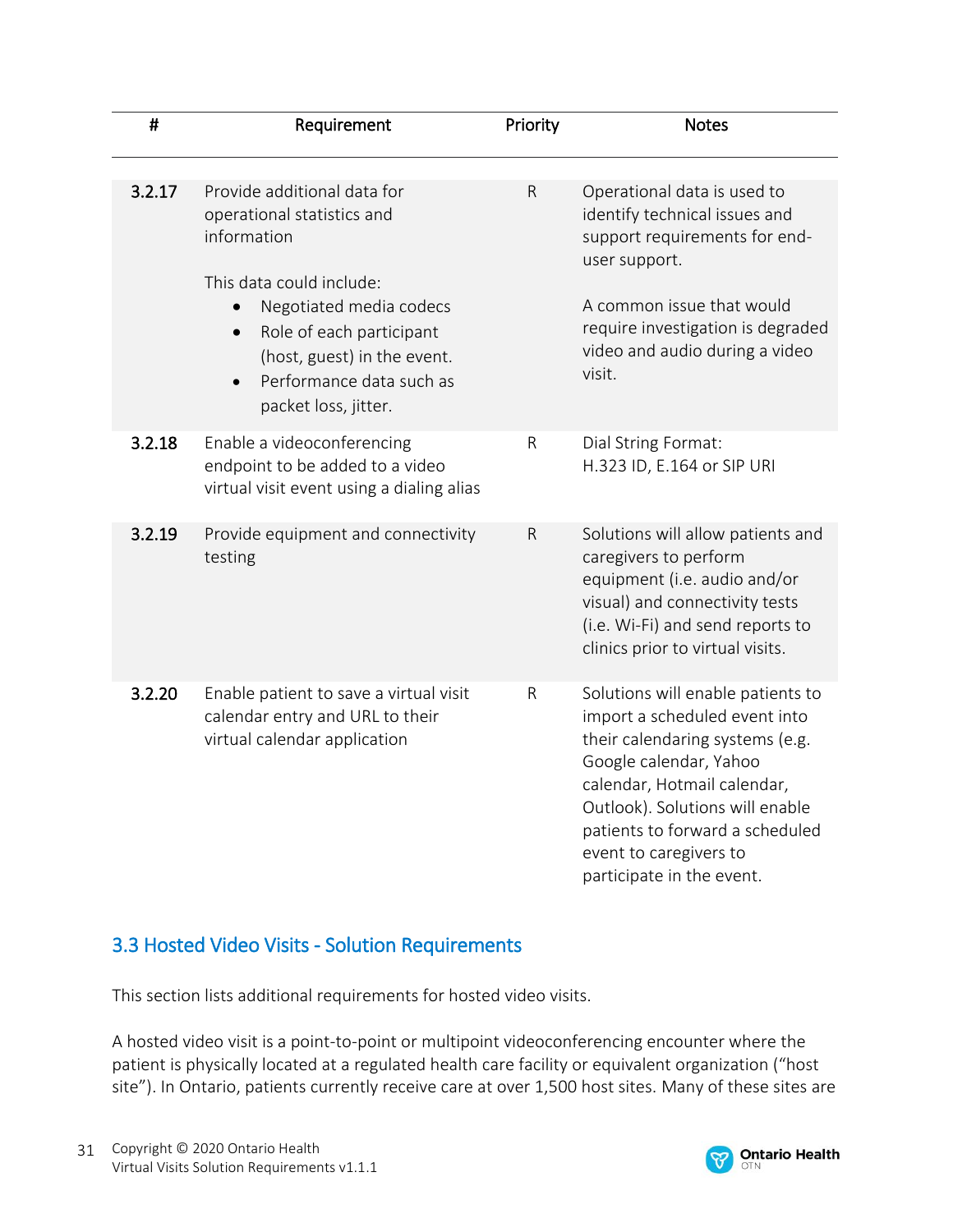located in Northern and rural communities and provide patients with access to nursing supports and peripheral technologies.

Hospital and specialist providers purchasing non-OTN videoconferencing solutions must ensure they can continue to schedule, initiate and manage hosted video visits. For some patients, a hosted video visit may be more appropriate than a direct-to-patient video visit. Some examples include:

- The patient requires support accessing appropriate videoconferencing equipment or internet connection
- The patient is receiving intensive or residential care at the host site
- The consulting clinician has a clinical protocol requiring the videoconferencing event to take place at a secure, supportive physical environment
- The consulting clinician requires a clinical assessment be performed on the patient by a telemedicine nurse, which may involve the use of a peripheral device such as an electronic stethoscope or ENT scope

Support for hosted video visits involves coordinated scheduling with host site organizations who support events initiated by multiple consulting providers. To maximize stability and the patient/provider experience, OTN Video is currently the only video solution that supports visits at host sites. OTN will be working with partners to pilot flexible mechanisms for connecting to the host site network.

Hospital and specialist providers are advised to select video solutions that can support the requirements below. The requirements will be updated once host site connectivity specifications are confirmed.

| Requirement                                                                                                                                           | Priority     | <b>Notes</b>                                                                                                                                                                                                                                          |
|-------------------------------------------------------------------------------------------------------------------------------------------------------|--------------|-------------------------------------------------------------------------------------------------------------------------------------------------------------------------------------------------------------------------------------------------------|
| Enable clinical users to import<br>and launch a video visit from a<br>secured iCalendar data source                                                   | $\mathsf{R}$ | Enables health care organizations<br>and clinical users to launch a secure<br>video visit                                                                                                                                                             |
| Enable clinical users to support<br>interoperable video visits with<br>sites using codec-based<br>videoconferencing systems and<br>peripheral devices | R            | Supported Interoperability Protocols:<br>H.323, SIP, WebRTC<br>Audio Protocols:<br>$G.711(a/\mu)$ , G.719, G.722, G.722.1,<br>G.722.1 Annex C, Siren7 <sup>™</sup> , Siren14™,<br>G.729, G.729A, G.729B, Opus, MPEG-<br>4 AAC-LD, Speex, SILK, AAC-LC |
|                                                                                                                                                       |              |                                                                                                                                                                                                                                                       |

*Priorities: (M)andatory; (R)ecommended*

Video Codecs:

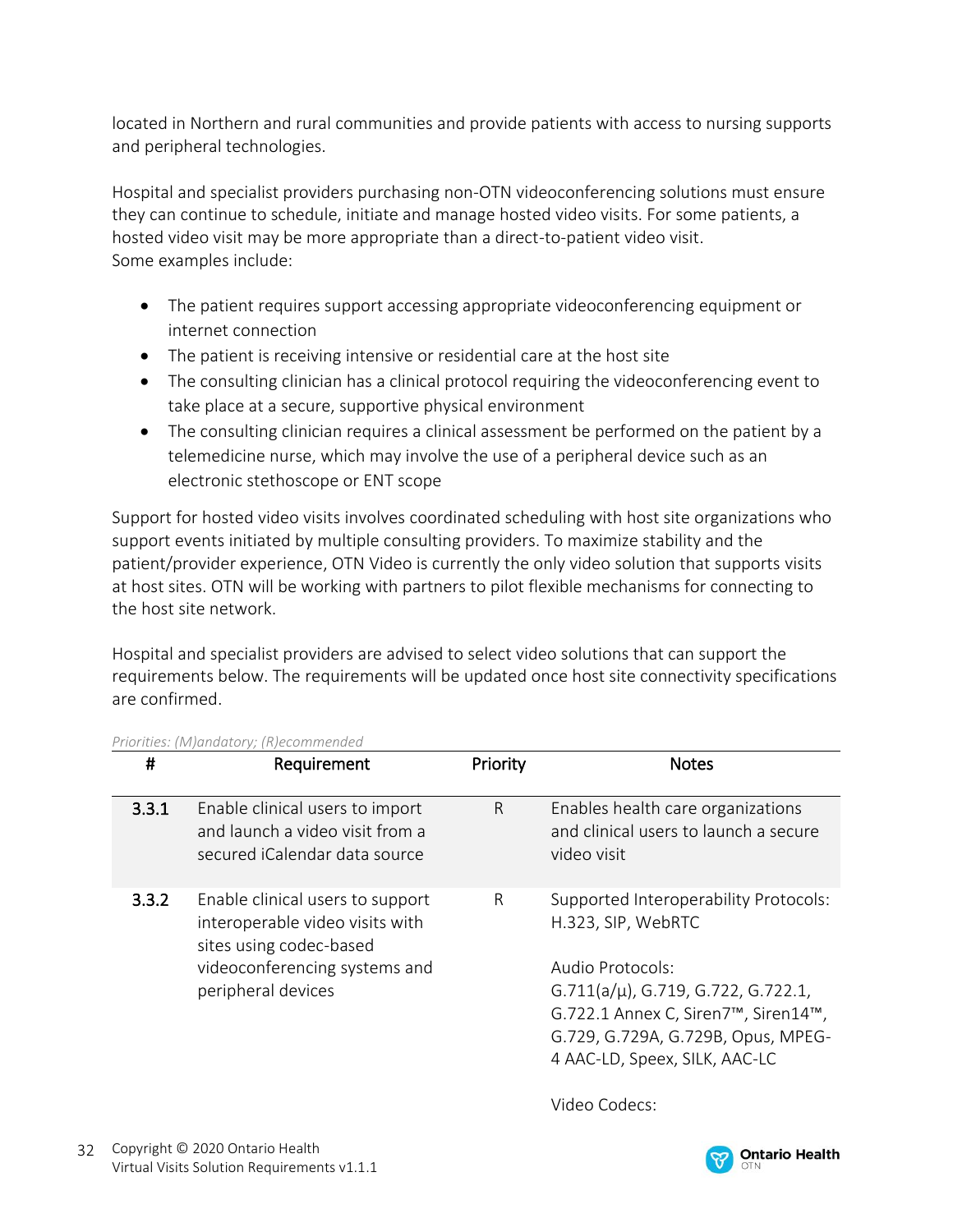| # | Requirement | Priority | <b>Notes</b>                                                                                                                                        |
|---|-------------|----------|-----------------------------------------------------------------------------------------------------------------------------------------------------|
|   |             |          | H.261, H.263, H.263++, H.264<br>(Constrained Baseline Profile,<br>Baseline Profile and High Profile),<br>H.264 SVC (UCIF Profiles 0, 1)<br>VP8, VP9 |
|   |             |          | Content Sharing:<br>H.239 (for H.323)<br>BFCP (for SIP)<br>VP8, VP9 (for WebRTC high<br>framerate)                                                  |
|   |             |          | Firewall Traversal:<br>H323 - H.460.17, H.460.18, H.460.19<br>SIP/WebRTC: STUN, TURN, ICE                                                           |

# 4.0 SECURE MESSAGING VIRTUAL VISITS

This section lists requirements for secure messaging virtual visit solutions.

A secure messaging virtual visit is a clinical encounter in which a patient and clinician exchange messages about a particular medical issue. It does not include videoconferencing between the patient and clinician as this would be classified as a virtual video visit instead.

A secure messaging virtual visit can be initiated by a patient ("patient initiated visit") or by a clinician ("clinician initiated visit"). The exchange of messages can be "synchronous" or "asynchronous". With synchronous messaging, the patient and clinician are connected at the same time and exchange messages back and forth during the session. With asynchronous messaging, when a message is sent, the receiver is notified and responds at a later time. Each secure messaging virtual visit typically involves one or more messages sent by both the clinician and patient.

A virtual visit solution must support patient initiated virtual visits. Pilot evaluation results also strongly support clinician initiated visits. Solutions must support bidirectional communication between patients and one or more clinicians, including follow-up questions and responses.

Virtual visits performed using secure messaging involve the collection, use and disclosure of personal health information. Unlike videoconferencing events, where patient identity can be confirmed during the encounter, health care organizations and clinicians must select a solution that offers mechanisms to both register and authenticate patients and their caregivers.

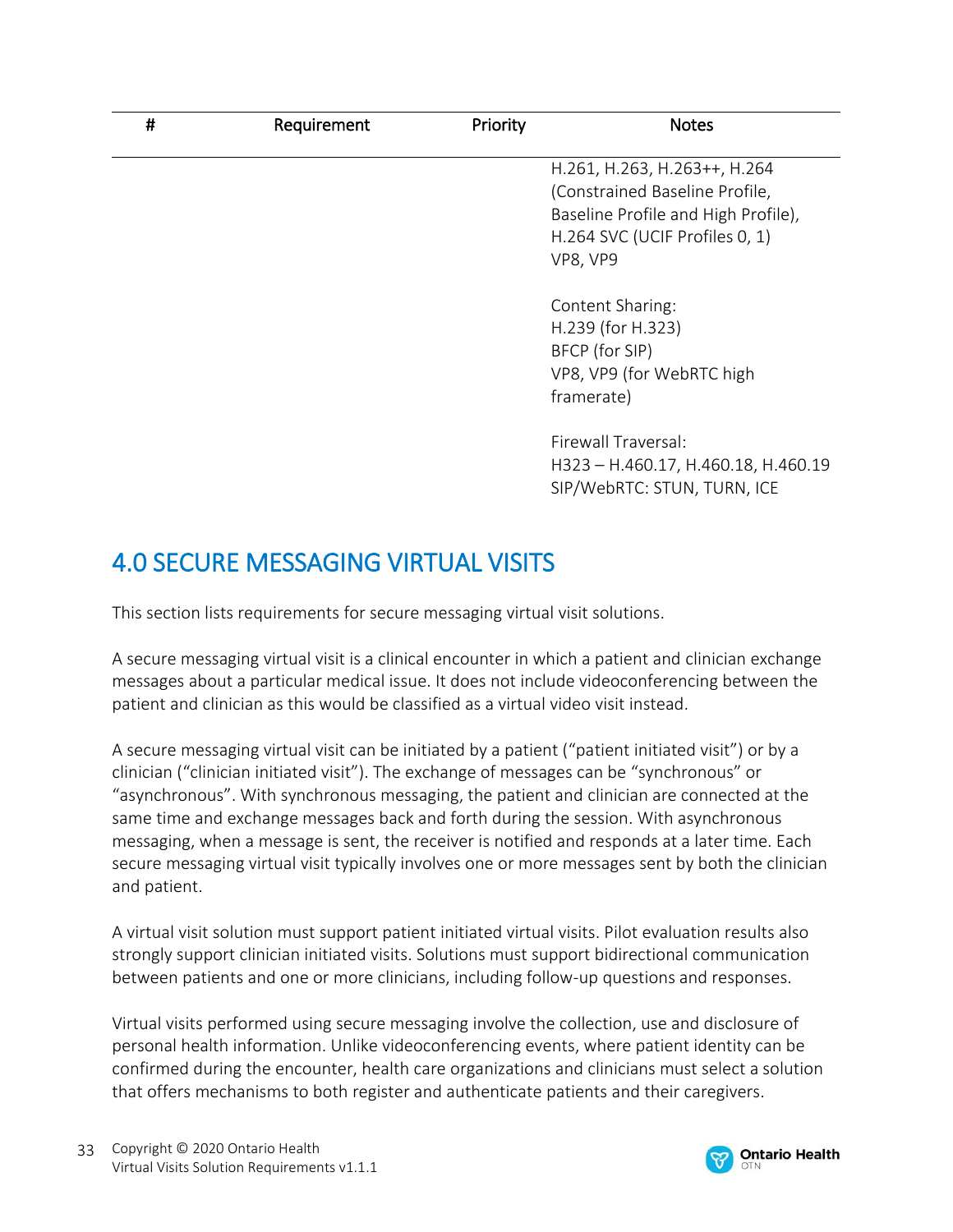A secure messaging solution can be used to interact with patients regarding both clinical and administrative matters. In the eVisit Primary Care pilot, qualified solutions enable their users to identify whether a set of messages is "billable" or "non-billable" for physician reimbursement purposes within the pilot. Solutions that are intended to support the communication of medical assessments and advice should provide their clinical users with a similar mechanism to ensure appropriate claims submissions. Please monitor the Ontario Virtual Care Program billing manual and recent INFOBulletins for up-to-date information about virtual care services which are eligible for reimbursement and any associated requirements.

The following patient-facing digital tools offer value but the functionality that they provide does not meet the minimum requirements of a virtual visit:

- Online appointment scheduling services
- Portals that provide online access to health records
- Solutions that support completion of documentation by patients
- One-way clinician initiated communication (I.e. notifications)

Online messages can be complex to secure adequately, particularly where messaging occurs between disparate solutions. It is recommended that digital planners consider solutions that achieve requisite levels of security in simple ways including, for example, software-as-a-service (cloud-based) solutions, provincial (Digital Health Service Catalogue) solutions or portal-based solutions.  

| Use Case                                 | Description                                                                                                                                                                                                                                                                                                                                                                                                                                                                                                                                                                                             |
|------------------------------------------|---------------------------------------------------------------------------------------------------------------------------------------------------------------------------------------------------------------------------------------------------------------------------------------------------------------------------------------------------------------------------------------------------------------------------------------------------------------------------------------------------------------------------------------------------------------------------------------------------------|
| <b>Patient Initiated Virtual Visit</b>   | A patient experiencing chills, fatigue and congestion<br>opens an application on their phone and initiates a visit<br>by sending a message to their physician. The patient is<br>prompted to enter their symptoms, which are shared<br>with the physician. The physician reviews the symptoms<br>and sends a response with additional questions. The<br>patient responds with information and an attached<br>image of their temperature reading. The physician<br>provides medical advice to the patient. The physician<br>closes the visit and saves the encounter summary in the<br>patient's record. |
| <b>Clinician Initiated Virtual Visit</b> | A family physician receives a blood test result showing<br>low thyroid levels for a patient on thyroid medication.<br>The physician uses their EMR to send the patient a<br>message advising them of the result and requesting the<br>patient respond with information about missed doses or                                                                                                                                                                                                                                                                                                            |

# 4.1 Secure Messaging Virtual Visit - Use Cases

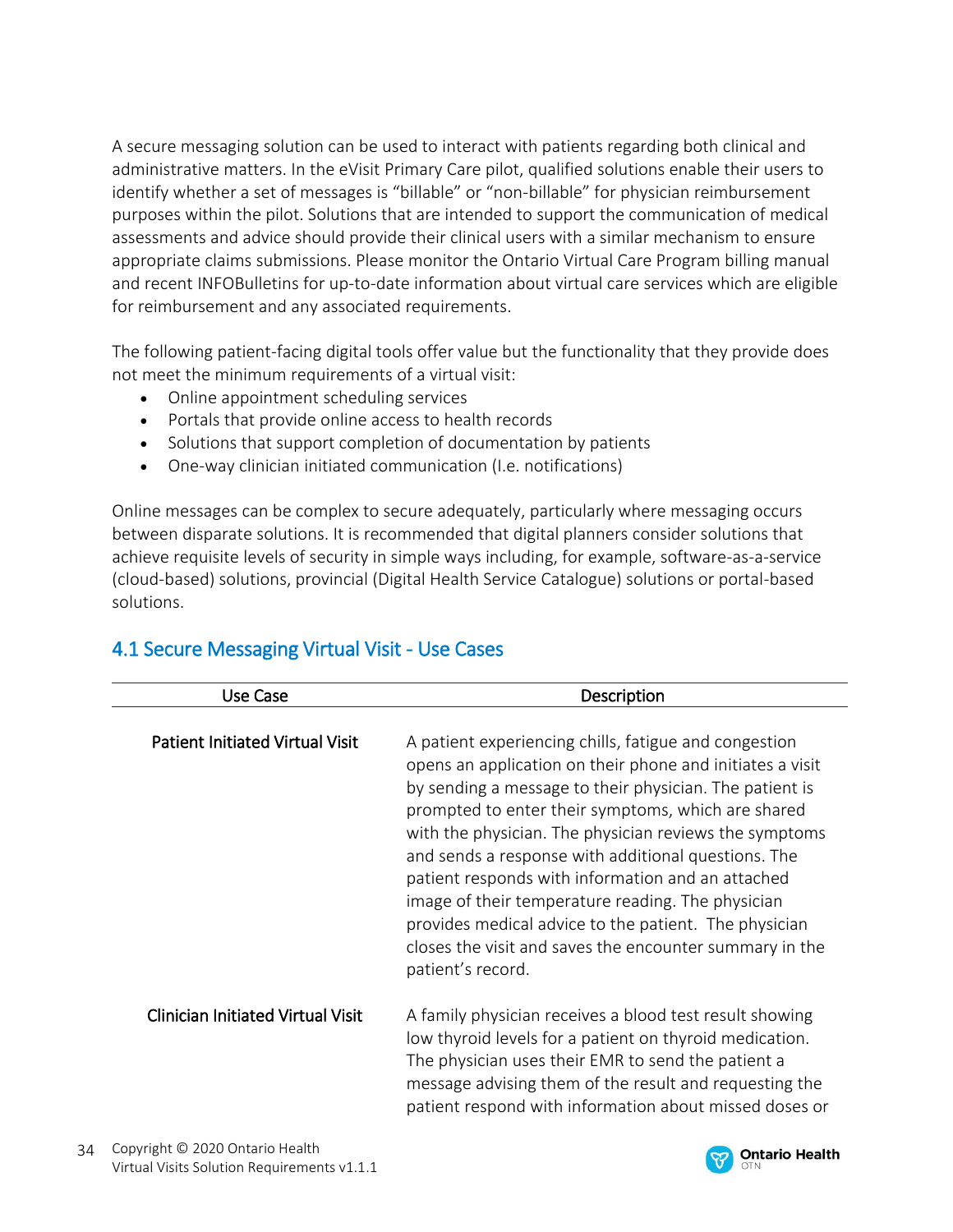low thyroid symptoms. The patient responds the following day, reporting fatigue and constipation and asking a question about when the medication should be taken. The physician answers the question and advises the patient to fill a new prescription at an increased dose. The physician closes the visit. The message thread is automatically saved in the patient's record.

## 4.2 Secure Messaging Virtual Visit – Solution Requirements

| #     | Requirement                                                                                                                | Priority | <b>Notes</b>                                                                                                                                                                                         |
|-------|----------------------------------------------------------------------------------------------------------------------------|----------|------------------------------------------------------------------------------------------------------------------------------------------------------------------------------------------------------|
| 4.2.1 | Protect<br>messages exchanged<br>between clinician<br>users and patients                                                   | M        | Solutions must protect messages by means of<br>secure infrastructure or equivalent cloud services.                                                                                                   |
| 4.2.2 | Enable unique<br>secure messaging<br>visits                                                                                | M        | Solutions must assign a single unique ID to all<br>secure messaging transactions associated with the<br>visit.                                                                                       |
| 4.2.3 | Ensure secure<br>messaging services<br>are only accessible<br>by authenticated<br>users                                    | M        | Solutions must ensure secure messaging based<br>virtual visit services are only accessible to<br>authenticated patients and caregivers.                                                              |
| 4.2.4 | Enable registered<br>patients and their<br>caregivers to initiate<br>a virtual visit about a<br>health issue or<br>concern | M        | Solutions must enable registered patients to send a<br>clinician a secure message about a health issue or<br>concern. This can be achieved by sending a<br>message to a care team member for review. |
| 4.2.5 | Enable configurable<br>user notifications to<br>alert clinical users<br>and patients                                       | M        | Clinical users and patients should be notified when<br>there has been a change in the status of the virtual<br>visit.<br>Some examples include:<br>New visit request<br>Accepted visit               |

*Priorities: (M)andatory; (R)ecommended*

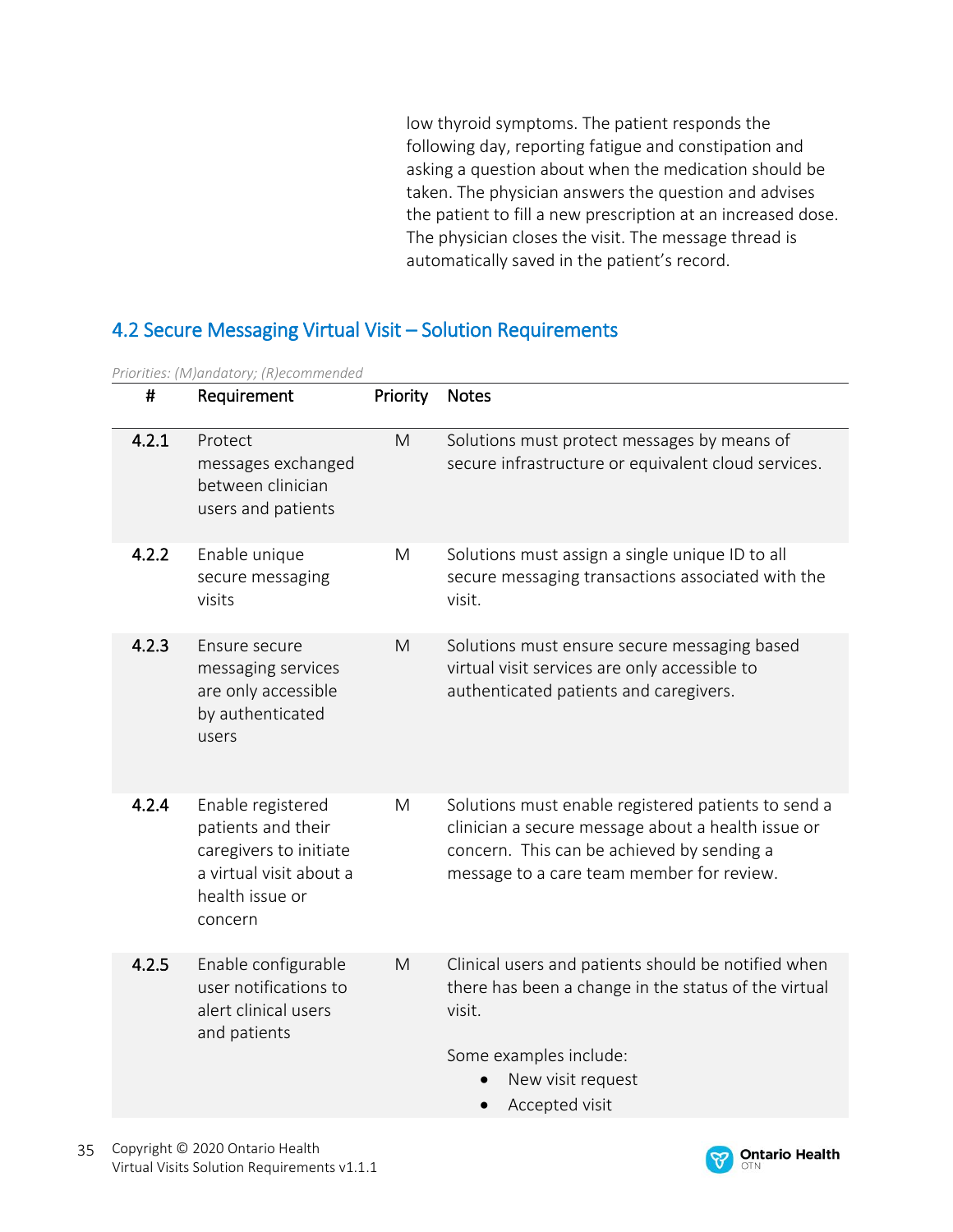| #      | Requirement                                                                                                                 | Priority | <b>Notes</b>                                                                                                                                                                                                                                                                             |
|--------|-----------------------------------------------------------------------------------------------------------------------------|----------|------------------------------------------------------------------------------------------------------------------------------------------------------------------------------------------------------------------------------------------------------------------------------------------|
|        |                                                                                                                             |          | Cancelled visit<br>$\bullet$<br>Completed visit                                                                                                                                                                                                                                          |
| 4.2.6  | Allow patients and<br>their caregivers to<br>attach and send files<br>to a clinician to<br>support their virtual<br>visit   | M        | Some health issues or concerns require patients to<br>submit supporting documentation or images to<br>support completion of the visit.                                                                                                                                                   |
| 4.2.7  | Allow different<br>clinical user roles to<br>manage patient<br>virtual visit messages                                       | M        | Solutions must enable clinical users to configure<br>how patient virtual visit requests are reviewed and<br>managed. This might involve manual or automated<br>triaging of patient requests.                                                                                             |
| 4.2.8  | Enable clinical users<br>to record all<br>messages, files and<br>images associated<br>with each individual<br>virtual visit | M        | Solutions must logically group multiple message<br>transactions relating to a single visit. Information<br>should be recorded in a chronological format.<br>Solutions may allow clinical users to select which file<br>or image attachments should be recorded in the<br>patient record. |
| 4.2.9  | Enable clinical users<br>to initiate secure<br>messaging virtual<br>visits                                                  | M        | Messaging must be bi-directional between clinical<br>users and patients.                                                                                                                                                                                                                 |
| 4.2.10 | Separate clinical and<br>administrative<br>messages                                                                         | R        | Clinical user experience and efficiency can be<br>improved by creating separate inboxes (groups) for<br>administrative versus clinical messages.                                                                                                                                         |
| 4.2.11 | Enable multiple<br>authorized clinical<br>users to participate<br>in a secure<br>messaging visit                            | R        | Solutions should allow other care team members to<br>join in a secure messaging visit. This can include<br>reading or creating messages.                                                                                                                                                 |
| 4.2.12 | Allow clinical users<br>to flag patient<br>messages as urgent<br>or requiring<br>attention                                  | R        | Physicians participating in the provincial pilot<br>identified the ability to flag patient messages for<br>review as important for triaging and care team<br>collaboration purposes.                                                                                                     |

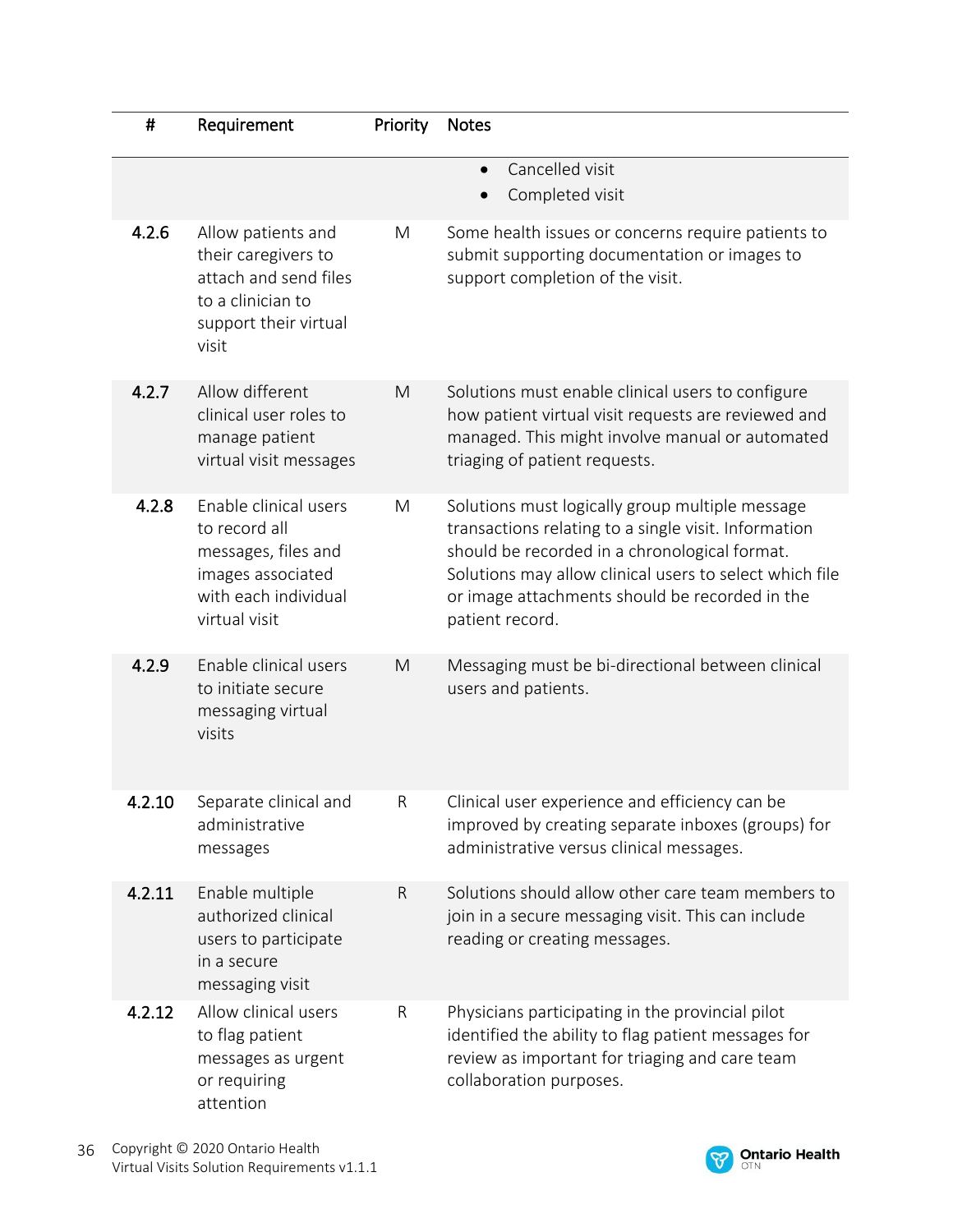| Ħ      | Requirement                                                    | Priority | <b>Notes</b>                                                                                                                                                                              |
|--------|----------------------------------------------------------------|----------|-------------------------------------------------------------------------------------------------------------------------------------------------------------------------------------------|
|        |                                                                |          |                                                                                                                                                                                           |
| 4.2.13 | Provide a read<br>receipt for messages<br>that can be filtered | R        | Physicians participating in the provincial pilot<br>identified this feature as important in order to<br>confirm that medical advice has been received<br>before a visit can be completed. |

# 5.0 VIRTUAL VISITS – DATA REQUIREMENTS

The following minimum data requirements have been developed to support consistent health information exchange, reporting and audit of virtual visit activity.

The minimal requirement is an event summary that provides information about the organization, solution, modality of each unique virtual visit and the day and time it occurred.

Some virtual visit solutions may capture additional encounter summary information, including patient identifiers and consultation notes.

Ontario Health has developed data guidance, with field definitions and sample values, to support implementation of these data requirements.

Please refer to the document [Virtual Visit Data Guidance](https://otn.ca/wp-content/uploads/2020/09/virtual-visit-data-guidance.pdf)<sup>20</sup> for further details.

# 5.1 Mandatory Virtual Visit Data Elements

| #     | Data            | Requirement                                                            |
|-------|-----------------|------------------------------------------------------------------------|
| 5.1.1 | Fvent ID        | Unique identifier for each virtual visit                               |
| 5.1.2 | Organization ID | Organization that provisioned the<br>account                           |
| 5.1.3 | Solution ID     | Unique identifier for the solution that<br>supported the virtual visit |

<sup>20</sup> <https://otn.ca/wp-content/uploads/2020/09/virtual-visit-data-guidance.pdf>

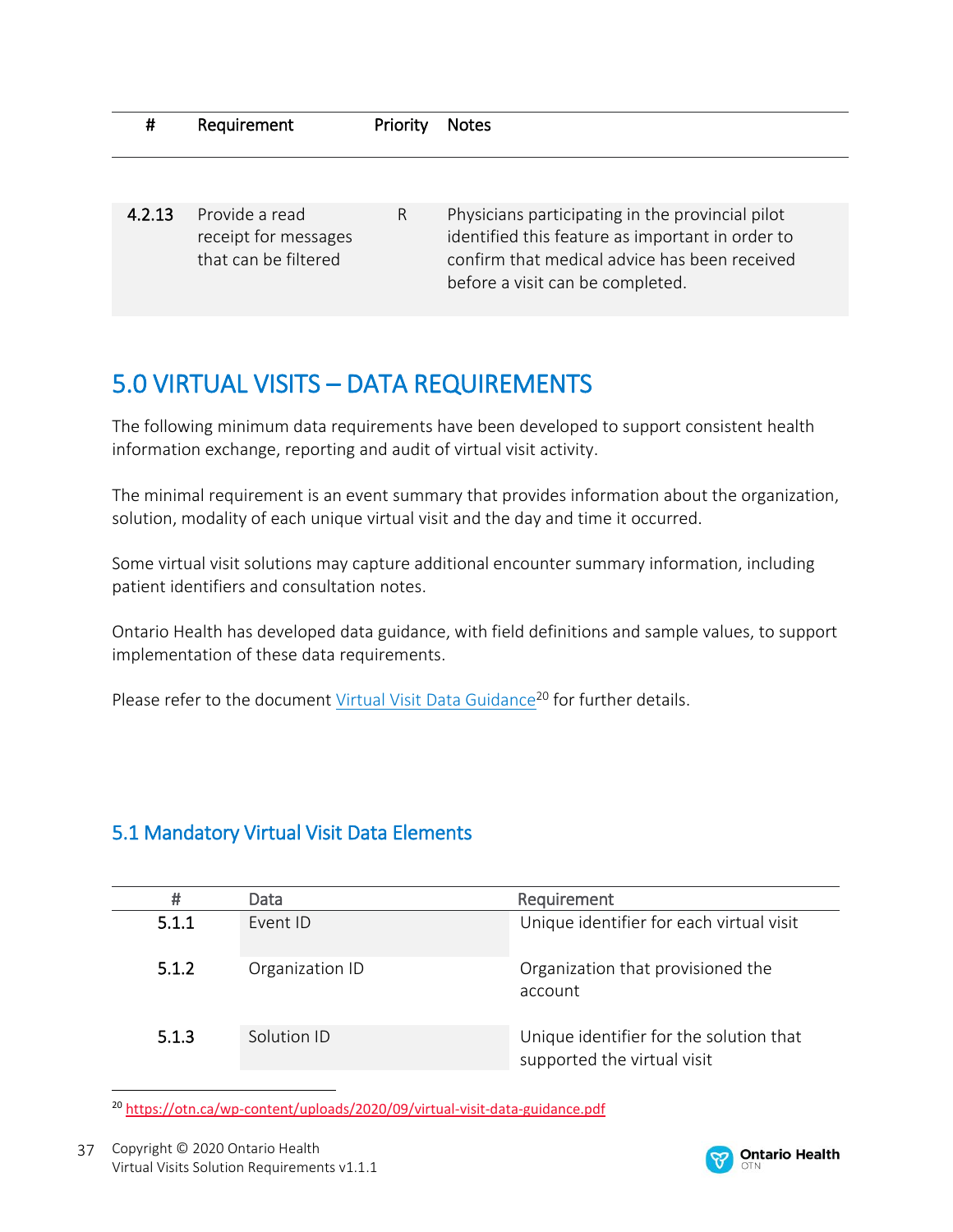| #      | Data                                      | Requirement                                                         |
|--------|-------------------------------------------|---------------------------------------------------------------------|
| 5.1.4  | <b>Event Details</b>                      | Event Start Date<br>$\bullet$<br>Event Start Time<br>Event End Date |
|        |                                           | Event End Time                                                      |
| 5.1.5  | Event Type                                | Event Type                                                          |
| 5.1.6  | Clinical User Information (Event<br>Host) | First Name<br>Last Name<br>$\bullet$                                |
| 5.1.7  | Physician Flag                            | Physician Flag                                                      |
| 5.1.8  | Clinical User Location (Event<br>Host)    | Postal Code                                                         |
| 5.1.9  | Participant Location (patient)            | Postal Code                                                         |
| 5.1.10 | Modality Used                             | Primary Modality                                                    |

# 5.2 Recommended Virtual Visit Data Elements

| 5.2.1 | Therapeutic Area of Care                   | Area of Practice                                                                              |
|-------|--------------------------------------------|-----------------------------------------------------------------------------------------------|
| 5.2.2 | Name of Regulatory College                 | Name of Regulatory College                                                                    |
| 5.2.3 | Professional Registration Number           | Professional Registration Number                                                              |
| 5.2.4 | Clinical Provider Location (Event<br>Host) | <b>IP Address</b>                                                                             |
| 5.2.5 | Participant Location (participants)        | <b>IP Address</b>                                                                             |
| 5.2.6 | Participant Location (patient)             | <b>IP Address</b>                                                                             |
| 5.2.7 | Participant Identification<br>(patient)    | Participant's name, date of birth,<br>gender and unique identifier i.e.<br>Health card number |
| 5.2.8 | Event Outcome                              | Event Outcome                                                                                 |

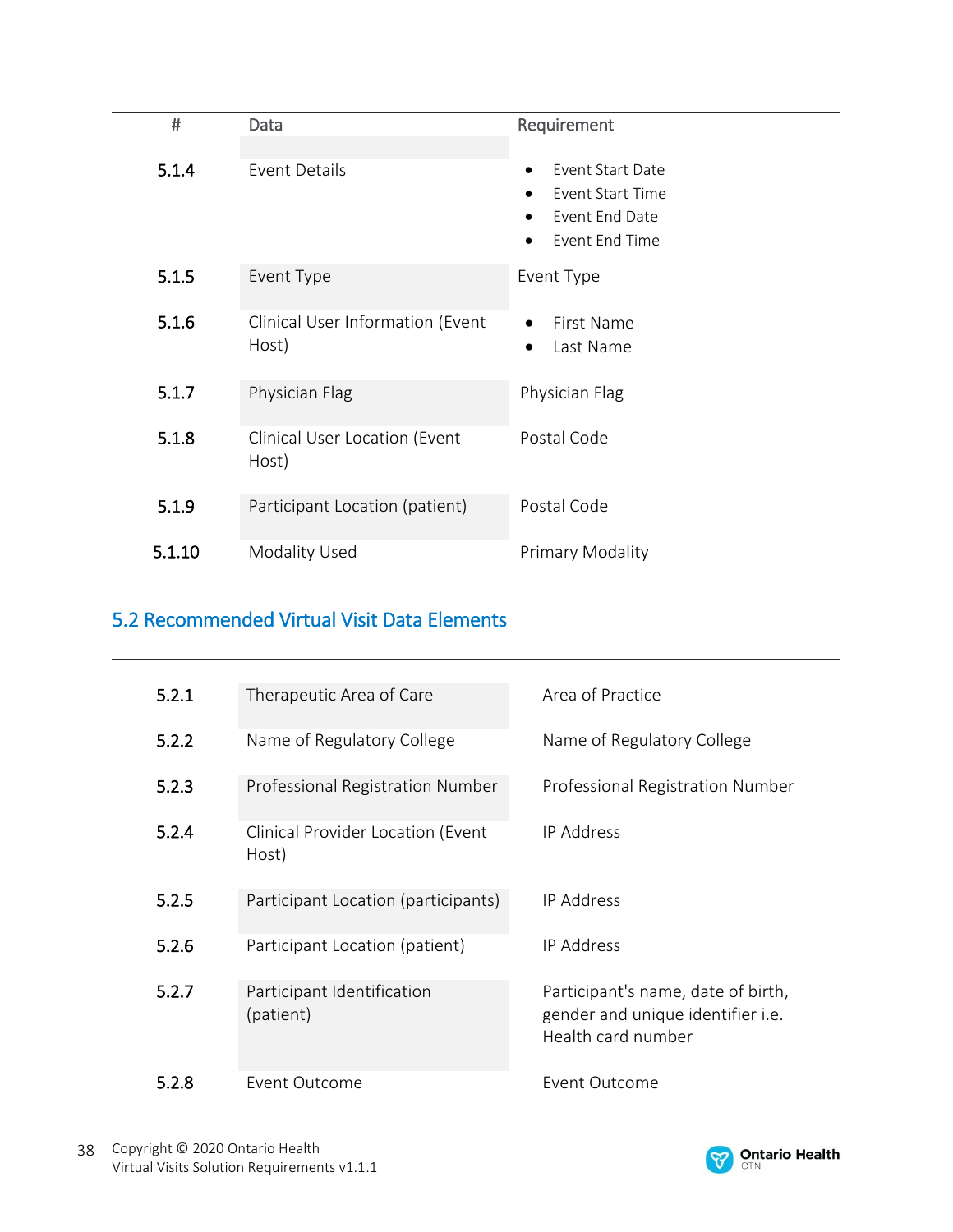# 5.3 Virtual Visit Data Elements for Audit

| $\sharp$ |                    |                                                      |
|----------|--------------------|------------------------------------------------------|
| 5.3.1    | Create Date        | Date the Event was created                           |
| 5.3.2    | Last Modified Date | Date the event record was last<br>modified           |
| 5.3.3    | Event Actor        | Author of the event creation or last<br>modification |